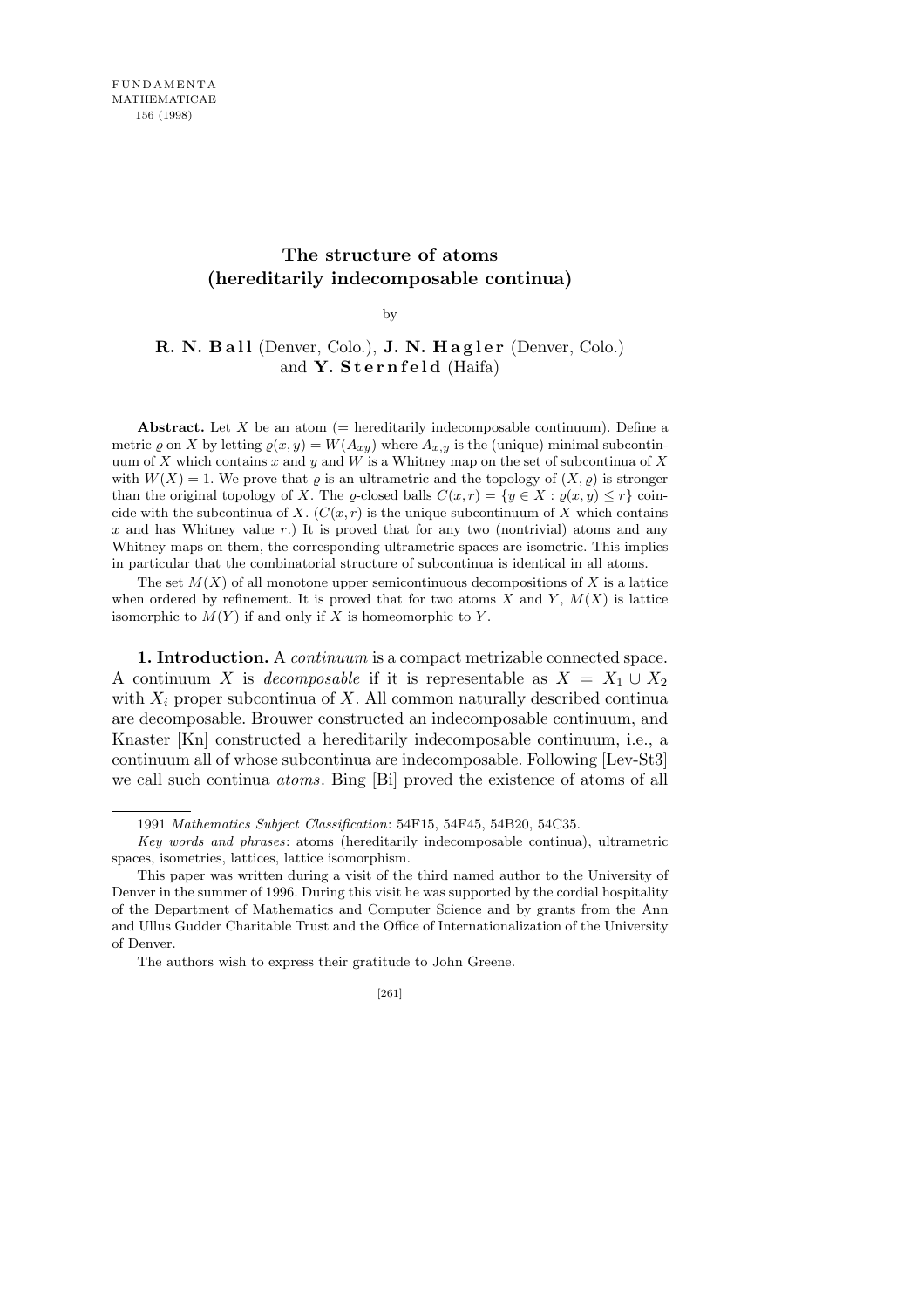dimensions. Krasinkiewicz [Kra] (see also [Lev]) proved that if *M* is a manifold then for every compact metrizable space *X* the functions  $f: X \to M$ such that for each  $m \in M$  every component of  $f^{-1}(m)$  is an atom, form a dense  $G_{\delta}$  set in the function space  $C(X, M)$ . This indicates, in particular, that "most" subcontinua of *X* are atoms.

In recent years atoms have been applied in various cases to solve problems which were originally unrelated to atoms (see [Po1], [St], [Po2], [Lev-St3], [Lev-St4], [Lev]) and a comprehensive text on atoms [Lew] is in preparation.

The usefulness of atoms follows from the rather simple relationships between their subcontinua:

1.1. If *A* and *B* are subcontinua of an atom and  $A \cap B \neq \emptyset$ , then  $A \subset B$  $or B ⊂ A$ *.* 

(This is immediate—if not, *A∪B* would be a decomposable continuum.)

In this article we study the combinatorial structures of the family of subcontinua of an atom  $X$ , and that of the upper semicontinuous decompositions of *X* into continua, denoted by  $M(X)$ .

It turns out that in spite of the large diversity of atoms, the combinatorial structure of their subcontinua is the same in all of them: given two nontrivial atoms *X* and *Y* there exists a one-to-one function *f* of *X* onto *Y* such that both *f* and *f −*1 carry continua to continua. (This result is due to Nikiel [Ni].) The construction of *f* and the exhibition of its properties depend on the following consequence of 1.1.

1.2. *Let X be an atom. Then*

(a) any two points  $x, y \in X$  are contained in a unique minimal subcon*tinuum Axy*; *and*

(b) if *z* is yet another point of *X*, then two of the continua  $A_{xy}$ ,  $A_{xz}$  and *Ayz coincide and contain the third.*

For the proof of (b) observe that (by 1.1) the family  ${A_{xy}, A_{xz}, A_{yz}}$ is nested. Assume e.g. that  $A_{xy} \subset A_{xz} \subset A_{yz}$ . If  $A_{xz} \neq A_{yz}$  then  $A_{xz} =$  $A_{xz} \cup A_{xy}$  is a continuum which contains both *y* and *z* and hence must contain *Ayz*, a contradiction.

For any Whitney map *W* (see  $\S2$  for a definition) on the set  $C(X)$  of all subcontinua of an atom *X* we let

(\*) 
$$
\varrho(x,y) = W(A_{xy}) \text{ for } x, y \in X.
$$

It follows immediately from 1.2 and properties of Whitney maps that  $\rho$  is a metric and

$$
(**) \qquad \qquad \varrho(x,y) \le \max\{\varrho(x,z),\varrho(y,z)\} \quad \text{for } x,y,z \in X.
$$

We call the metric space  $(X, \rho)$  an *ultrametric atom* associated with the Whitney map *W*; the name is motivated by the fact that a metric  $\rho$  on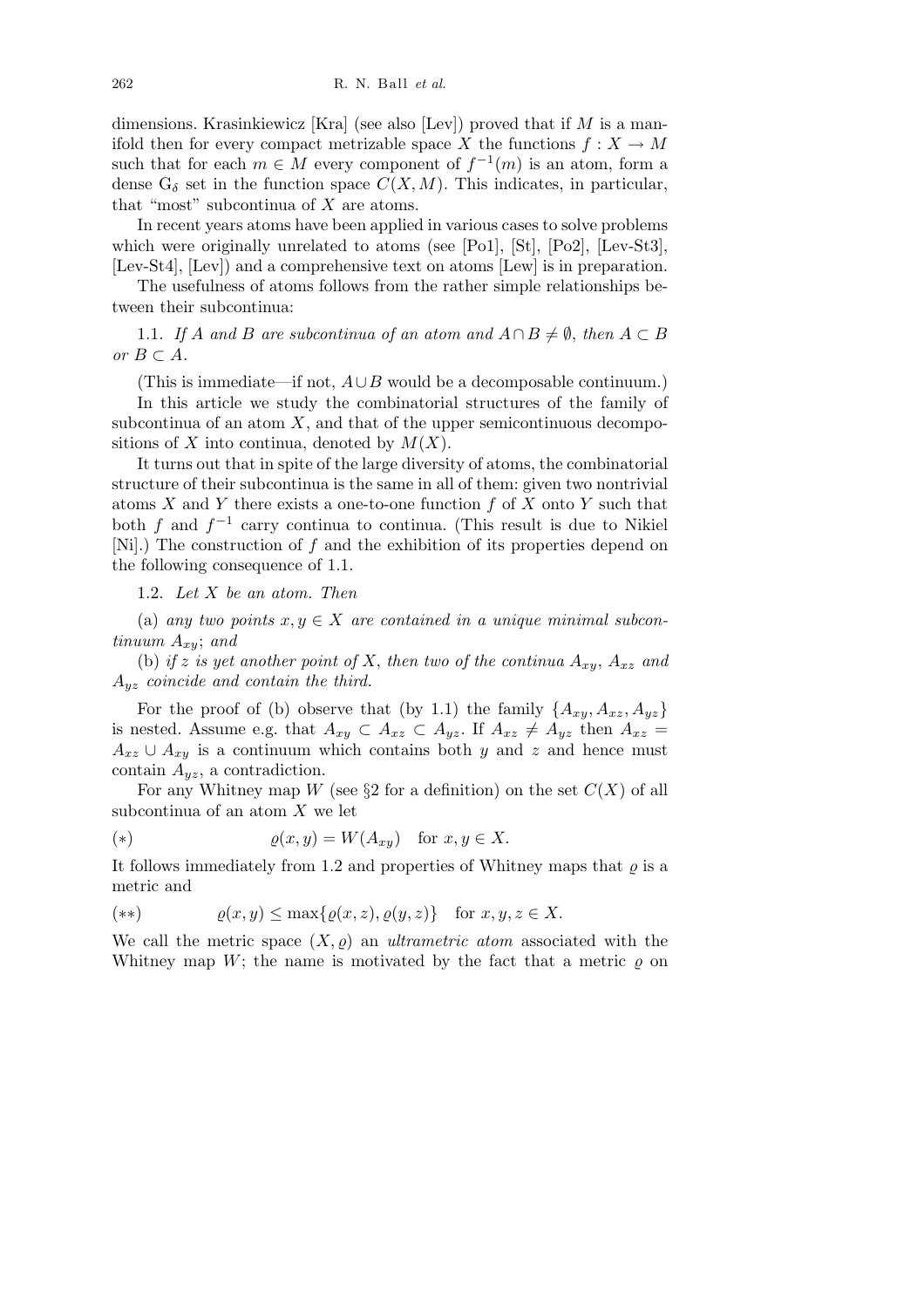a set *X* which satisfies the strong form (*∗∗*) of the triangle inequality is called an *ultrametric* ([Sch], [VR]). We prove (see Theorem 2.4) that any two nontrivial ultrametric atoms are isometric and this is the central result of *§*2; it implies, in particular, that the combinatorial structure of the set of all subcontinua of a nontrivial atom is independent of that atom. Clearly, the isometries between two ultrametric atoms  $(X, \rho)$  and  $(Y, \tau)$  are in general discontinuous in the original topologies of *X* and *Y* (and are of necessity such if *X* is not homeomorphic to *Y* ).

In  $\S$ 3 we turn to the study of the collection  $M(X)$  of upper semicontinuous decompositions of *X* into subcontinua. We show that, in contrast, the lattice  $M(X)$  determines the atom X uniquely (see Theorem 3.11).

The authors express their thanks to both referees for their detailed and helpful comments.

**2. The ultrametric atom.** Let  $(X, \rho)$  be a metric space. For  $x \in X$ and  $0 \leq r \leq 1$ , we let  $B(x,r) = \{y \in X : \varrho(x,y) < r\}$ ,  $C(x,r) = \{y \in X : \varrho(x,r) = \varrho(x,r)\}$  $\varrho(x, y) \leq r$  and  $S(x, r) = \{y \in X : \varrho(x, y) = r\}$  denote (respectively) the open *r*-ball, the closed *r*-ball and *r*-sphere with center *x* and radius *r*. Note that if  $r = 0$  then  $B(x, r) = \emptyset$  and  $C(x, r) = S(x, r) = \{x\}.$ 

LEMMA 2.1. Let  $\rho$  be an ultrametric on a set X. Then the following hold (cf. [Sch], [VR]).

(1) If  $r > 0$  then  $B(x, r)$ ,  $C(x, r)$  and  $S(x, r)$  are clopen subsets of the *metric space*  $(X, \rho)$ *.* 

(2) If  $y \in B(x, r)$  then  $B(x, r) = B(y, r)$ .

(3) *If*  $y \in C(x, r)$  *then*  $C(x, r) = C(y, r)$ *.* 

(4) If two closed balls  $C(x,r)$  and  $C(y,s)$  intersect and  $r \geq s$ , then  $C(x, r) \supset C(y, s)$ .

(5) *Every family of mutually intersecting closed balls or open balls is nested.*

(6) *For any three points x, y, and z in X, the two largest of the three reals*  $\rho(x, y)$ ,  $\rho(x, z)$  *and*  $\rho(y, z)$  *coincide. That is, every triangle in*  $(X, \rho)$  *is isosceles and the two equal sides dominate the third side.*

Before continuing, we define Whitney maps and present other general facts that will be applied in the sequel. Let *X* be a compact metrizable space. Let  $2^X$  denote the space of all nonempty closed subsets of  $X$  equipped with the Hausdorff metric and let  $C(X) \subset 2^X$  denote the set of its subcontinua.

2.2. A continuous function  $W: C(X) \to [0,1]$  is called a *Whitney map* if  $W({x}) = 0$  for every  $x \in X$ ,  $W(X) = 1$  and  $A \subsetneq B \in C(X)$  implies  $W(A) < W(B)$ . Whitney maps exist for every nontrivial *X* (see e.g. [Na], or [Lev-St4] for a simple construction).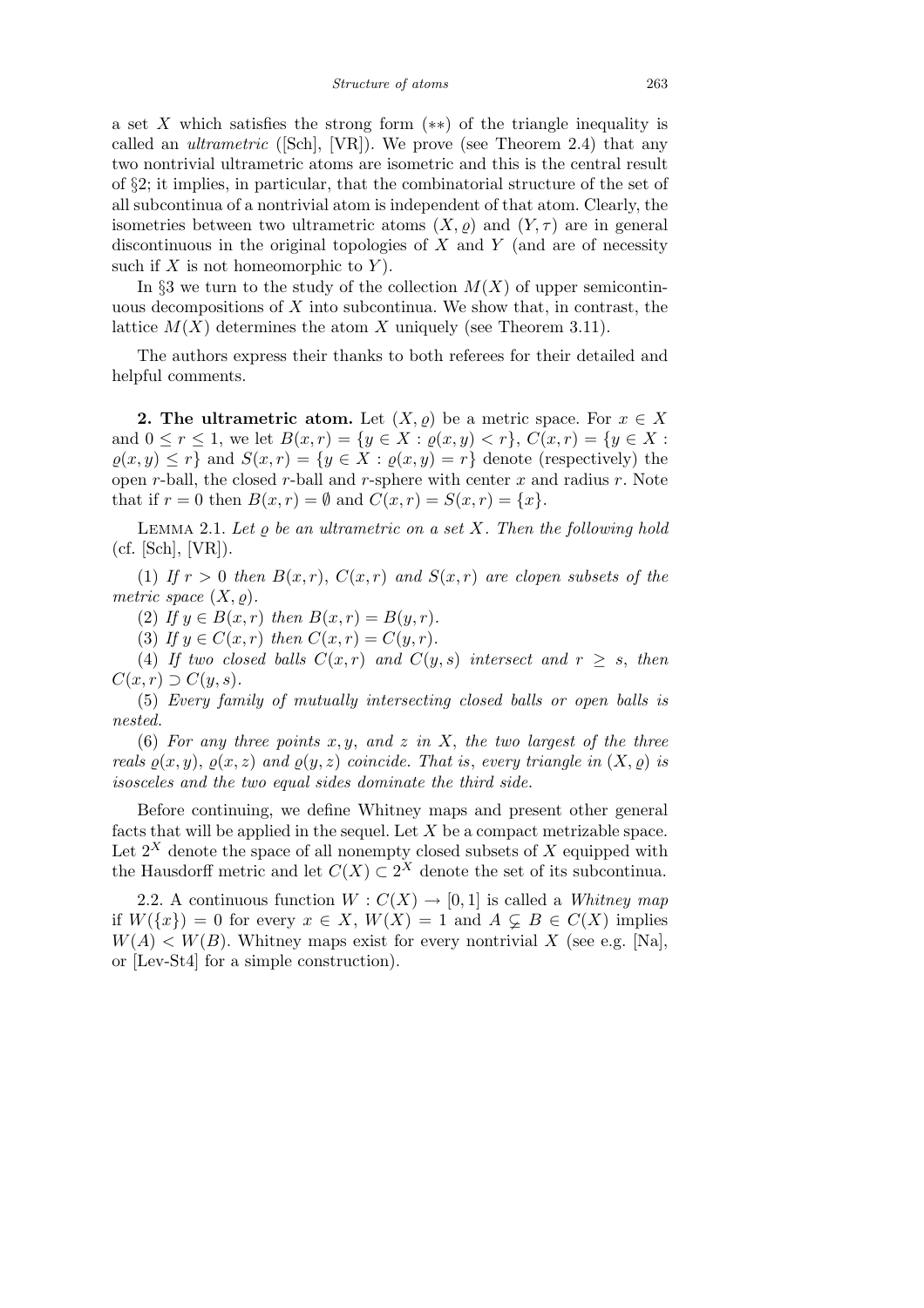Let *X* be an atom and let  $x \in X$ . The *composant* of *x* in *X* is the union of all proper subcontinua of  $X$  which contain  $x$ . Every composant is the union of countably many continua. (Take, e.g.,  $C = \bigcup \{A_n : n \geq 1\}$  where *A<sub>n</sub>* is the continuum with  $x \in A_n$  and  $W(A_n) = 1 - 1/n$ , where *W* is some Whitney map.) As proper subcontinua of atoms have an empty interior (see e.g. [Ho-Yo]) composants are sets of first category in *X*. The Baire Category theorem thus implies that every atom contains uncountably many composants. Mazurkiewicz [Ma] improved this observation; he proved that every atom *X* contains a perfect  $G_{\delta}$  subset *Y* which intersects a composant in one point at most. *Y* must contain a Cantor set and it follows that the cardinality of the set of composants in an atom is  $c = 2^{\aleph_0}$ .

PROPOSITION 2.3. *Every ultrametric atom*  $(X, \rho)$  *satisfies the following*:

(1) *The identity map* id :  $(X, \rho) \rightarrow X$  *is continuous.* 

(2) *For*  $0 \le r \le 1$  *and*  $x \in X$ ,  $C(x,r)$  *is the unique subcontinuum A of X* (*with respect to the original topology on X*) *which contains x and with*  $W(A) = r$ *. In particular,*  $C(x, 1) = X$ *.* 

(3) For  $r > 0$  and  $x \in X$ ,  $B(x, r)$  is the composant of x relative to the *continuum*  $C(x, r)$ *.* 

(4) *Every family of mutually intersecting closed balls in*  $(X, \rho)$  *has a nonempty intersection. Moreover, if*  $\{C(x_\alpha, r_\alpha)\}$  *are mutually intersecting balls*, then  $\bigcap \{C(x_\alpha, r_\alpha)\} = C(x, r)$  where *x is any point in the intersection and*  $r = \inf r_a$ . (This property is referred to in [Sch] and [VR] as "spherical completeness;" a related property, called "hyperconvexity" was introduced by [Ar-Pa]; in [Li] and [Li-Tz] it is called "the 2-*∞* intersection property.")

(5) For every  $x \in X$  the range of the function  $\rho(x, \cdot)$  is [0, 1].

(6) The weight  $wt(X, \rho)$  (=minimal cardinality of a dense set) of  $(X, \rho)$ *is*  $c = 2^{\aleph_0}$ .

(7) In every closed ball  $C(x, r)$  for  $r > 0$  in  $(X, \rho)$  the cardinality of the *family of distinct open balls*  ${B(y, r) : y \in C(x, r)}$  *is*  $c = 2^{\aleph_0}$ . (Note that by 2.1(5) two such balls are either disjoint or coincide.)

 $Proof.$  (1) Let  $x_n \to x_0$  in  $(X, \varrho)$ , i.e.,  $\varrho(x_0, x_n) = W(A_{x_0x_n}) \to$  $W(A_{x_0x_0}) = 0$ . Since  $x_0 \in A_{x_0x_n}$  for every *n*, it follows from 1.1 that the family  ${A_{x_0x_n}}$  is nested. Since  $W(A_{x_0x_n}) \to 0$ , it also follows that  $\tilde{ }$  $A_{x_0x_n} = \{x_0\}$ . Hence, diam $(A_{x_0x_n}) \to 0$ . (Here, diam refers to diameter with respect to the original metric *d* on *X*.) That is,  $d(x_0, x_n) \to 0$ .

(5) Let  $x \in X$ . Then  $L(x) = \{A \in C(X) : x \in A\}$  is an arc in  $C(X)$ with end points  $\{x\}$  and *X* (see [Ku, p. 186]). Also  $W: L(x) \rightarrow [0, 1]$  is an embedding. It follows that for each  $0 \leq r \leq 1$  there exists a unique  $A \in L(x)$ such that  $W(A) = r$ . Let *E* denote the composant of *x* in *A*. If  $r > 0$  then  $E \subsetneq A$  (by 2.2). Let  $y \in A \setminus E$ . It follows that  $A = A_{xy}$ , and hence that  $\rho(x, y) = r.$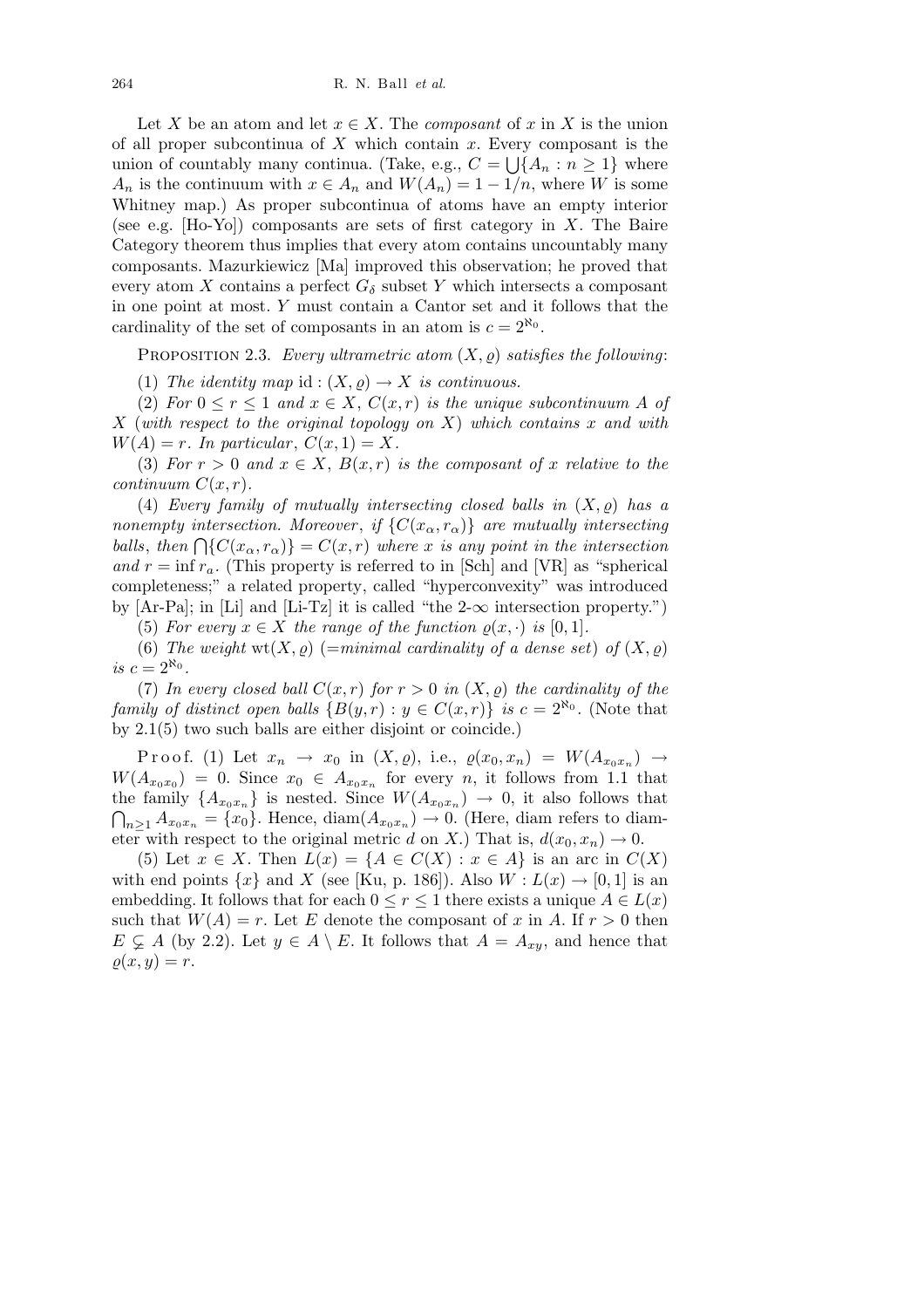(2)  $C(x,r) = \{y \in X : \varrho(x,y) \leq r\} = \{y \in X : W(A_{xy}) \leq r\}.$  Let  $y \in X$ be such that  $\rho(x, y) = r$ . Such a *y* exists by (5). Then for  $A = A_{xy}$  we have  $x \in A$  and  $W(A) = r$ . If some other subcontinuum *A<sup><i>i*</sup></sup> satisfies  $x \in A'$  and  $W(A') = r$ , then, since  $A' \subset A$  or  $A \subset A'$ , we must have  $A = A'$  since *W* is strictly monotone. Now it is clear that  $A_{xy} \subset C(x,r)$  and so  $W(C(x,r)) \geq r$ . If  $W(C(x,r)) > r$ , then by (5) there is a  $z \in C(x,r)$  with  $W(A_{xz}) > r$ , i.e.  $\varrho(x, z) > r$ , an impossibility. Thus, if  $\varrho(x, y) = r$ , then  $C(x, r) = A_{xy}$ .

(3)  $B(x,r) = \{y \in X : \varrho(x,y) < r\} = \bigcup \{C(x,s) : s < r\}$ . By (2),  ${C(x, s) : s < r}$  ranges over all subcontinua of *X* which contain *x* and have Whitney value  $\langle r, i.e., \text{all proper subcontinuous of } C(x, r) \text{ which contain } x.$ This is precisely the composant of  $x$  in  $C(x, r)$ .

(4) Let  $\{C(x_\alpha, r_\alpha)\}\)$  be a family of mutually intersecting closed balls in  $(X, \varrho)$ . By 2.1(5) and 2.3(2),  $\{A_\alpha = C(x_\alpha, r_\alpha)\}\)$  is a nested family of continua in *X* with  $W(A_{\alpha}) = r_{\alpha}$ . By compactness and continuity of *W*,  $A = \bigcap A_{\alpha} \neq \emptyset$ ,  $W(A) = \inf r_{a} = r$  and  $A = C(x, r)$  for each  $x \in A$ .

(7) By (2) and (4),  ${B(y,r) : y \in C(x,r)}$  is the set of composants of the continuum  $C(x, r)$ . By [Ma] (see also [Ku, p. 213, Remark (i)]) the cardinality of this set is  $c = 2^{\aleph_0}$ .

(6) This follows immediately since by  $(7)$ ,  $(X, \rho)$  contains *c* mutually distinct open balls. But here is a simpler and more elementary argument: for  $0 \leq r \leq 1$  the collection  $\{C(x,r) : x \in X\}$  is a decomposition of *X* into disjoint continua. It is easy to verify that this decomposition is continuous (with respect to the original atom topology on *X*). It follows that the quotient map  $q: X \to Y$  maps X onto a nontrivial atom Y, and for each  $y \in Y$ ,  $q^{-1}(y) = C(x, r)$  for some  $x \in X$ . As the cardinality of *Y* is *c* and the balls  $q^{-1}(y)$  are distinct, it follows that  $wt(X, \varrho) \geq c$ . (Clearly,  $wt(X, \varrho) \leq card X = c.$ )

THEOREM 2.4. *Any two nontrivial ultrametric atoms*  $(X, \varrho)$  *and*  $(Y, \tau)$ *are isometric. Moreover, given a subset*  $X' \subset X$  *with*  $\operatorname{wt}_\varrho(X') < c$  (*i.e., the weight of*  $X'$  *as a subspace of*  $(X, \varrho)$  *and an isometry*  $f: X' \to (Y, \tau)$ ,  $f$  *is extendable to an isometry of*  $(X, \varrho)$  *onto*  $(Y, \tau)$ *.* 

REMARK 2.5. The restriction  $\text{wt}_{\varrho}(X') < c$  is essential.

We demonstrate this by an example. Let *X* be an atom. Let  $E \subset X$ be a subset which consists of a single representative of each composant of *X*, i.e., for every composant *B* of *X*,  $B \cap E$  consists of a single point. Let  $(X, \varrho)$  be the associated ultrametric atom. Then for  $x \neq y \in E$ ,  $\varrho(x, y) = 1$ . (If  $\rho(x, y) < 1$  then *x* and *y* are in the same composant of *X*.) By 2.3(7),  $card(E) = c$  and hence  $wt_o(E) = c$ . Let  $x_0 \in E$  and let  $f : E \setminus \{x_0\} \to E$ be one-to-one and onto. Then *f* is an isometry of  $E \setminus \{x_0\}$  onto *E*. But *f* is not extendable to an isometry of  $(X, \rho)$  onto itself. As a matter of fact, f is not even extendable over E. Indeed, in order to extend f to  $x_0$ ,  $f(x_0)$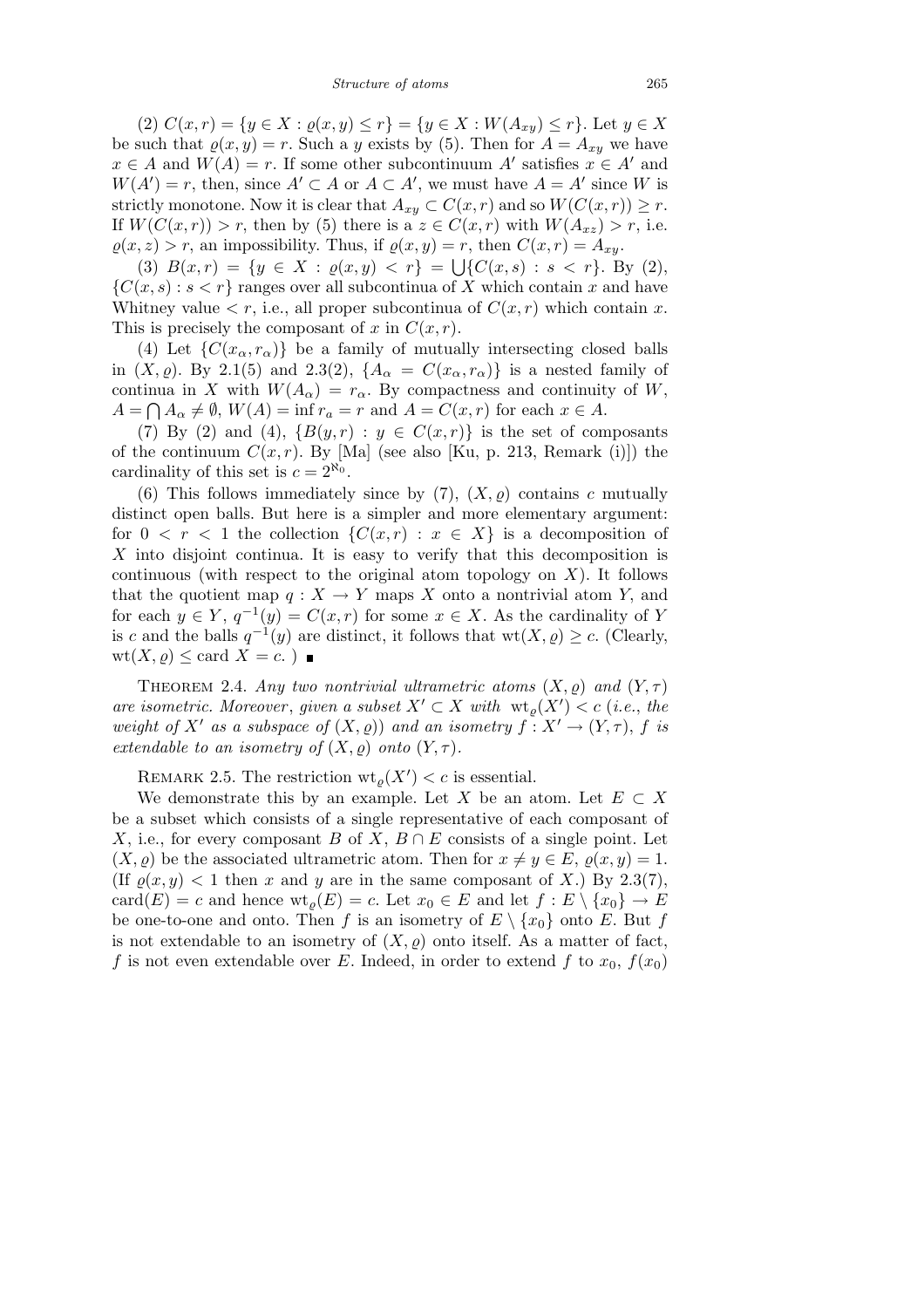must satisfy  $\rho(f(x), f(x_0)) = 1$  for all  $x \in E \setminus \{x_0\}$ . But  $\rho(f(x), f(x_0)) = 1$ if and only if  $f(x)$  and  $f(x_0)$  belong to different composants of X, and since  $f(E \setminus \{x_0\}) = E$  and since *E* meets each composant, there are no composants left in which to put  $f(x_0)$ .

Before proving Theorem 2.4 we present some corollaries.

COROLLARY 2.6. *Let*  $(X, \rho)$  *and*  $(Y, \tau)$  *be ultrametric atoms, let*  $x \in X$ ,  $y \in Y$  *and*  $0 \le r \le 1$ *. Then*  $B_X(x,r)$  *is isometric to*  $B_Y(y,r)$ ,  $C_X(x,r)$  *is isometric to*  $C_Y(y,r)$  *and*  $S_X(x,r)$  *is isometric to*  $S_Y(y,r)$ *.* 

P r o o f. Let f be the isometry of  $(X, \rho)$  onto  $(Y, \tau)$  with  $f(x) = y$ . Then *f* maps  $B_X(x,r)$  and  $C_X(x,r)$  onto  $B_Y(y,r)$  and  $C_Y(y,r)$ , respectively.

COROLLARY 2.7. Let  $x_0 \in X$  and  $1 \ge r > 0$ . Then  $S(x_0, r) = C(x_0, r)$  $B(x_0, r)$  *is isometric to*  $C(x_0, r)$ *. In particular,*  $X \setminus B(x_0, 1) = C(x_0, 1) \setminus$  $B(x_0, 1)$  *is isometric to*  $(X, \rho)$ *.* 

Proof. As in 2.5, let  $E \subset C(x_0,r)$  be a set which contains  $x_0$  and which intersects every composant of  $C(x_0, r)$  (i.e., every ball  $B(y, r)$ ,  $y \in$  $C(x_0, r)$  in exactly one point. Let  $f : E_0 = E \setminus \{x_0\} \to E$  be one-toone and onto. Then *f* is an isometry since for  $y \neq z \in E$ ,  $\varrho(y, z) = r$ . Extend *f* to an isometry  $F: C(x_0, r) \setminus B(x_0, r) \to C(x_0, r)$  as follows. Let  $x \in S(x_0, r)$ . Then *x* belongs to a unique ball  $B(y, r)$  for some  $y \in E \setminus \{x_0\}$ . By 2.6 there exists an isometry  $f_y : B(y, r) \to B(f(y), r)$  and we define  $F(x) = f_y(x)$ , i.e.,  $F|_{B(y,r)} = f_y$  for  $y \in E \setminus \{x_0\}$ . *F* is an isometry since for  $y_1 \neq y_2 \in E \setminus \{x_0\}$ ,  $w \in B(y_1, r)$  and  $z \in B(y_2, r)$ , we have  $\varrho(w, z) = r$ ,  $F(S(x_0, r)) = C(x_0, r)$ , since  $S(x_0, r) = \bigcup \{B(y, r) : y \in E \setminus \{x_0\}\}\$ and  $F(S(x_0, r)) = C(x_0, r)$ , since  $S(x_0, r) = \bigcup \{B(y, r) : y \in E \setminus \{x_0\}\}\$ and  $C(x_0, r) = \bigcup \{B(y, r) : y \in E\}.$ 

A similar argument can be applied to prove the following.

COROLLARY 2.8. *Let*  $(X, \varrho)$  *and*  $(Y, \tau)$  *be ultrametric atoms, let*  $x_0 \in X$ , *y*<sub>0</sub> ∈ *Y*, *and let* 0 < *r* ≤ 1*. Let*  $D \subset C_X(x_0, r)$  *and*  $E \subset C_Y(y_0, r)$  *be subsets with the same cardinality such that the balls*  $B_X(x,r)$ ,  $x \in D$ , and  $B_Y(y, r)$ ,  $y \in E$ , *are mutually disjoint*, *i.e.*, *D* (*respectively E*) *intersects every composant of*  $C_X(x_0, r)$  (*respectively*  $C_Y(y_0, r)$ ) *in at most one point. Finally F (i)*  $X(x_0, r)$  (*respectively*  $C_Y(y_0, r)$ ) *in at most of Then*  $\bigcup \{B_X(x, r) : x \in D\}$  *and*  $\bigcup \{B_Y(y, r) : y \in E\}$  *are isometric.* 

The following lemma will be applied in our proof of Theorem 2.4.

LEMMA 2.9. Let  $(X, \varrho)$  and  $(Y, \tau)$  be ultrametric atoms. Let  $E \subset X$  be *closed in*  $(X, \varrho)$  *with*  $\operatorname{wt}_{\varrho}(E) < c$ , *and let*  $f : E \to (Y, \tau)$  *be an isometry. Let*  $e \in X \setminus E$ *. Then*  $f$  *is extendable over*  $E \cup \{e\}$ *.* 

P r o o f. We need to find a point  $v = f(e)$  in Y such that  $\tau(f(x), v) =$  $\rho(x, e)$  for every  $x \in E$ . Evidently, *v* has this property if and only if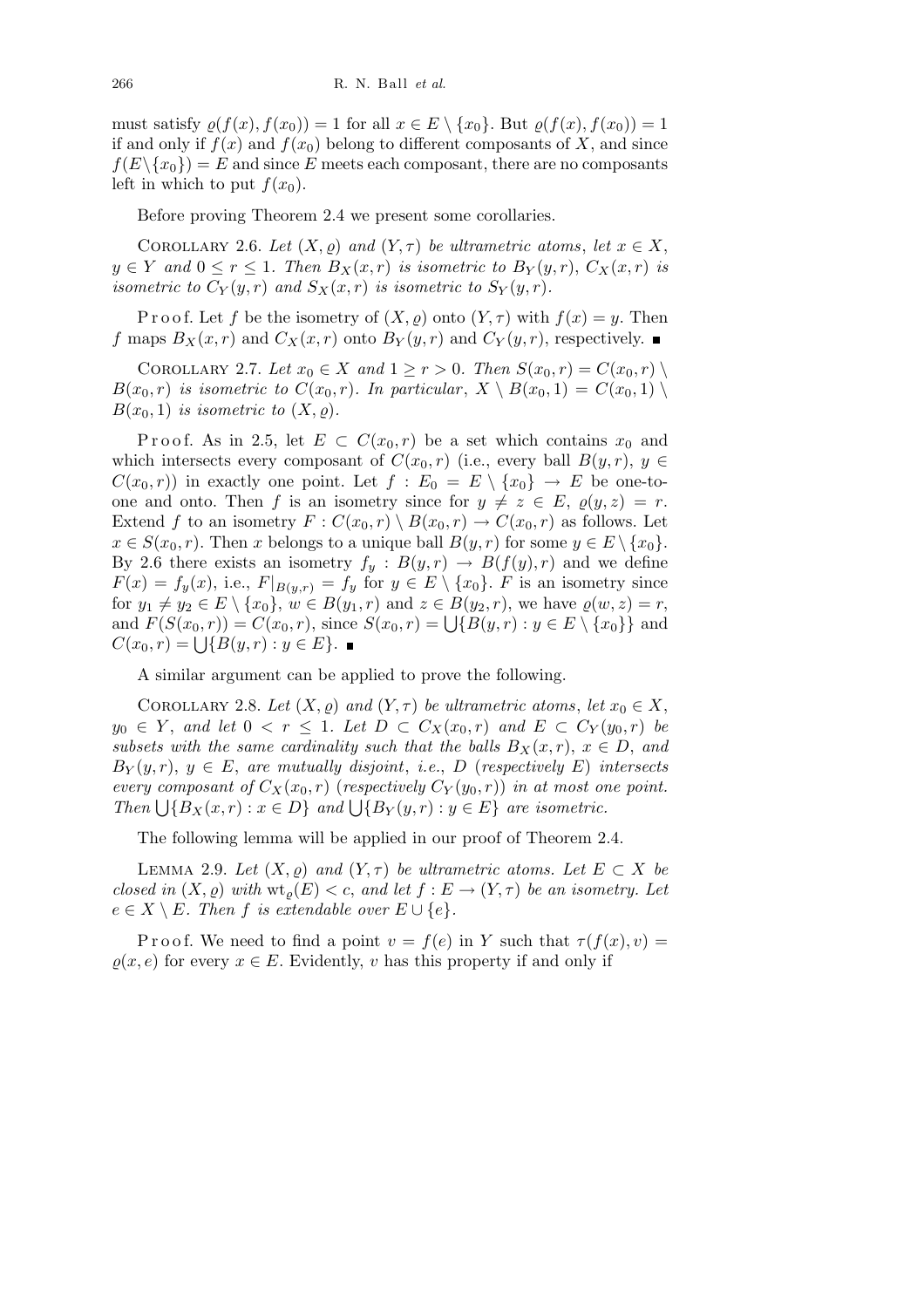*Structure of atoms* 267

(2.10) 
$$
v \in \bigcap_{x \in E} S_Y(f(x), \varrho(x, e))
$$

$$
= \bigcap_{x \in E} C_Y(f(x), \varrho(x, e)) \setminus B_Y(f(x), \varrho(x, e))
$$

$$
= \bigcap_{x \in E} C_Y(f(x), \varrho(x, e)) \setminus \bigcup_{x \in E} B_Y(f(x), \varrho(x, e)),
$$

and we shall show that the intersection in (2.10) is not empty.

Because *E* is closed in  $(X, \varrho)$  and  $e \notin E$ ,  $r = \text{dist}_{\varrho}(e, E) > 0$ . Consider the following two cases:

CASE (i): The distance  $r = \text{dist}_{\rho}(e, E)$  is not attained. In this case, let  $(x_n)_{n>1}$  be points in *E* such that the sequence  $(\varrho(x_n, e))$  is strictly decreasing to *r*. Let  $x \in E$ . Then for some *n*, it follows that  $\varrho(x_n, e) < \varrho(x, e)$  and by 2.1(6),  $\varrho(x_n, x) = \varrho(x, e)$ . Hence also  $\tau(f(x), f(x_n)) = \varrho(x, e)$  and it follows that  $f(x_n) \in C_Y(f(x), \rho(x, e))$ . By 2.1(3) and 2.1(4), we conclude that

$$
C_Y(f(x), \varrho(x, e)) = C_Y(f(x_n), \varrho(x, e)) \supset C_Y(f(x_n), \varrho(x_n, e)).
$$

It follows that *A* =  $\overline{a}$  ${C_Y(f(x), \varrho(x, e)) : x \in E}$  $\overline{a}$  ${C_Y(f(x_n), \varrho(x_n, e))}$ :  $n \geq 1$ }. But  $C_Y(f(x_n), \rho(x_n, e))$  is a decreasing sequence of closed balls in  $(Y, \tau)$  and by spherical completeness  $(2.3(4)), A \neq \emptyset$ ; in fact,  $A = C_Y(y, r)$ for some (every)  $y \in A$ .

Let us return to the arbitrary element  $x \in E$  which satisfies  $\varrho(x_n, e)$  $\varrho(x, e) = \varrho(x, x_n)$ . Then  $B_Y(f(x), \varrho(x, e))$  does not meet  $C_Y(f(x_n), \varrho(x_n, e))$ . To see this, note that  $\tau(f(x_n), f(x)) = \varrho(x_n, x) = \varrho(x, e)$ , which implies that  $f(x_n) \notin B_Y(f(x), \varrho(x, e))$  and  $C_Y(f(x_n), \varrho(x_n, e))$  is a ball of smaller radius. In particular,  $B_Y(f(x), \varrho(x, e)) \cap A = \emptyset$ . Hence

$$
\bigcup \{ B_Y(f(x), \varrho(x, e)) : x \in E \} \cap A = \emptyset
$$

and the intersection in (2.10) agrees with *A*. This completes case (i).

CASE (ii): The distance  $r = dist_o(e, E)$  is attained. Let  $E \supset E_1 =$  $\{z \in E : \varrho(z, e) = r\}$ . For  $z, w \in E_1$ ,  $\varrho(z, e) = \varrho(w, e) = r$  and by 2.1(2), *r* ≥  $\varrho(z, w)$ . Let  $E_2 \subset E_1$  be a nonempty subset with  $\varrho(z, w) = r$  for  $z, w \in E_2, z \neq w$ , and such that  $E_2$  is maximal with respect to this property. Since  $E_2$  is *r*-discrete, card $(E_2) \leq \text{wt}(E) < c$ . (Note that  $E_2$  may be finite or even consist of a single point. Recall that in the example in Remark 2.5 we had  $E = E_1 = E_2$  with  $r = 1$  and  $card(E_2) = c$ , and the conclusion of the lemma failed.)

Consider the intersection

(2.11) 
$$
D = \bigcap_{z \in E_2} S_Y(f(z), r) = \bigcap_{z \in E_2} C_Y(f(z), r) \setminus \bigcup_{z \in E_2} B_Y(f(z), r).
$$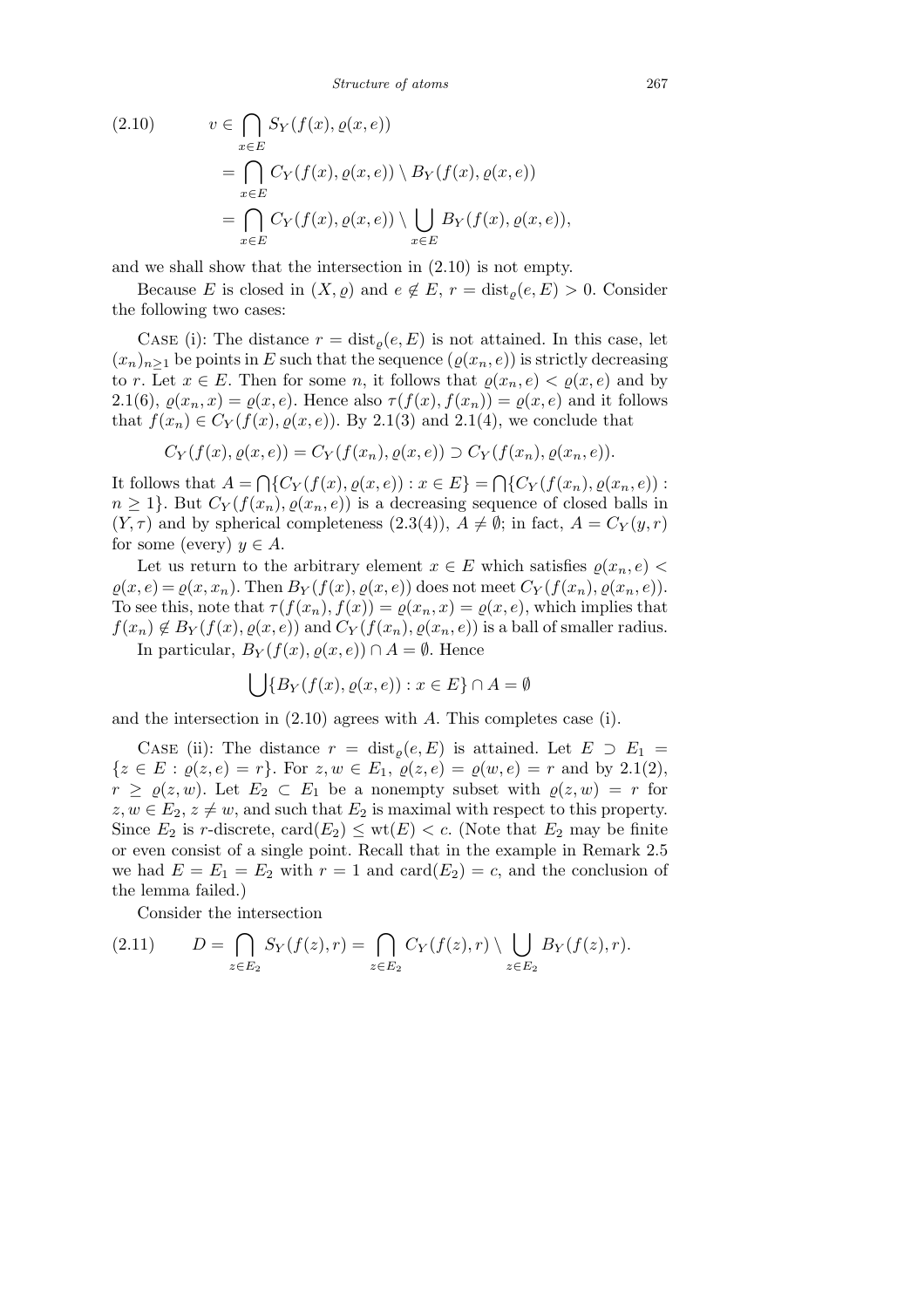Since for  $w, z \in E_2$ ,  $\tau(f(w), f(z)) = \varrho(w, z) = r$ , all the closed balls Since for  $w, z \in E_2$ ,  $\tau(f(w), f(z)) = \varrho(w, z) = r$ , and the closed bands  $C_Y(f(z), r)$  coincide. So  $\bigcap \{C_Y(f(z), r) : z \in E_2\} = C_Y(f(z_0), r)$  for some  $z_0 \in E_2$ . By 2.3(7),  $C_Y(f(z_0), r)$  contains *c* mutually disjoint open balls  $B_Y(y, r)$  for  $y \in C_Y(f(z_0), r)$ , while  $\bigcup \{B_Y(f(z), r) : z \in E_2\}$  is the union  $D_Y(y, r)$  for  $y \in C_Y(f(z_0), r)$ , while  $\bigcup \{D_Y(f(z), r) : z \in E_2\}$  is the union of at most card $(E_2) < c$  such balls. It follows that  $\bigcup \{B_Y(f(z), r) : z \in E_2\}$ does not exhaust all of  $C_Y(f(z_0), r)$  and hence  $D \neq \emptyset$ . We claim that  $D \subset \bigcap \{S_Y(f(x), \varrho(x, e)) : x \in E\}$ , i.e., if  $v \in D$  then for all  $x \in E$ ,  $\tau(f(x), v) = \varrho(x, e).$ 

To establish this claim, first note that if  $x \in E_2$  this follows from 2.11. If  $x \in E_1 \backslash E_2$ , then by the maximality of  $E_2$  there is some  $z \in E_2$  with  $\varrho(x, z)$ *r* =  $\varrho(z, e)$  and by 2.1(6),  $\varrho(z, e) = \varrho(x, e) = r$ . Now  $\tau(f(x), f(z)) = \varrho(x, z)$ and since  $v \in D$ ,  $\tau(f(x), v) = r > \tau(f(x), f(z))$ . Applying 2.1(6) once again, it follows that  $\tau(f(x), v)$  must equal  $\tau(f(z), v) = r = \varrho(x, e)$ , and we are done.

Finally, if  $x \in E \setminus E_1$ , again let  $z \in E_2$ . Then  $\varrho(z, e) = r \lt \varrho(x, e)$  and hence by 2.1(6),  $\rho(x, e) = \rho(x, z) = \tau(f(x), f(z))$ . Thus,  $r = \tau(f(z), v)$  $\tau(f(x), f(z))$  and another application of 2.1(6) yields

$$
\tau(f(x), v) = \tau(f(x), f(z)) = \varrho(x, e). \quad \blacksquare
$$

*Proof of Theorem 2.4.* Let  $(X, \varrho)$  and  $(Y, \tau)$  be ultrametric atoms, let  $X' \subset X$  with  $\operatorname{wt}_{\varrho}(X') < c$ , and let  $f : X' \to Y$  be an isometry. We must show that *f* is extendable to *X*.

Note first that since  $(X, \rho)$  and  $(Y, \tau)$  are complete metric spaces (which follows from spherical completeness),  $f$  is extendable over the closure of  $X'$ . Hence we may assume that  $X'$  and  $Y' = f(X')$  are closed. Let  $A \subset X \setminus X'$ and  $B \subset Y \setminus Y'$  be dense in  $X \setminus X'$  and  $Y \setminus Y'$  respectively, with card(*A*) =  $card(B) = c$ . Well order *A* and *B* by indexing their elements with ordinals  $\langle c, c \rangle$  Let  $A = \{x_\alpha : \alpha < c\}$  and  $B = \{y_\alpha : \alpha < c\}$ . By transfinite induction we construct for each ordinal  $\alpha < c$  subsets  $X_{\alpha} \supset X'$  of X and  $Y_{\alpha} \supset Y'$  of Y with (i)  $\{x_{\beta} \in A : \beta \leq \alpha\} \subset X_{\alpha}$ , (ii)  $\{y_{\beta} \in B : \beta \leq \alpha\} \subset Y_{\alpha}$ , (iii)  $wt_{\rho}(X_{\alpha}) < c$  and  $wt_{\tau}(Y_{\alpha}) < c$  and an isometric extension  $f_{\alpha}$ :  $X_{\alpha} \to Y_{\alpha}$  of *f*.

This is done by a routine back and forth argument. Set  $X_0 = X'$  and  $Y_0 = Y'$ *Y*<sup>*l*</sup>. Apply Lemma 2.9 twice, first to extend *f* over  $X_0 \cup \{x_0\}$  to  $Y_0 \cup \{f(x_0)\}$ , and then (if necessary) to extend  $f^{-1}$  over  $Y_1 = Y_0 \cup \{f(x_0)\} \cup \{y_0\}$  to  $X_1 =$  $X_0 \cup \{x_0\} \cup \{f^{-1}(y_0)\}$ . Let  $\alpha < c$  be an ordinal. Assume that  $f_\beta$ ,  $X_\beta$  and  $Y_\beta$ have been constructed for all ordinals  $\beta < \alpha$ . If  $\alpha = \beta + 1$  for some  $\beta$ , then we repeat the above argument to construct  $f_{\beta+1}$ ,  $X_{\beta+1} = X_{\beta} \cup \{x_{\beta}\} \cup \{f^{-1}(y_{\beta})\}$ and  $Y_{\beta+1} = Y_{\beta} \cup \{f(x_{\beta})\} \cup \{y_{\beta}\}\$ . Note that if  $x_{\beta} \in X_{\beta}$  already then we take  $X_{\beta+1} = X_{\beta}$  and similarly if  $y_{\beta} \in Y_{\beta}$ . If  $\alpha$  is a limit ordinal then first we apply completeness to extend  $f$  to  $f'_{\alpha}: \overline{\bigcup_{\beta<\alpha} X_{\beta}} \to \overline{\bigcup_{\beta<\alpha} Y_{\beta}}$  (with closure in  $(X, \varrho)$  and  $(Y, \tau)$  respectively). Now apply Lemma 2.9 to add  $x_\alpha \in A$  and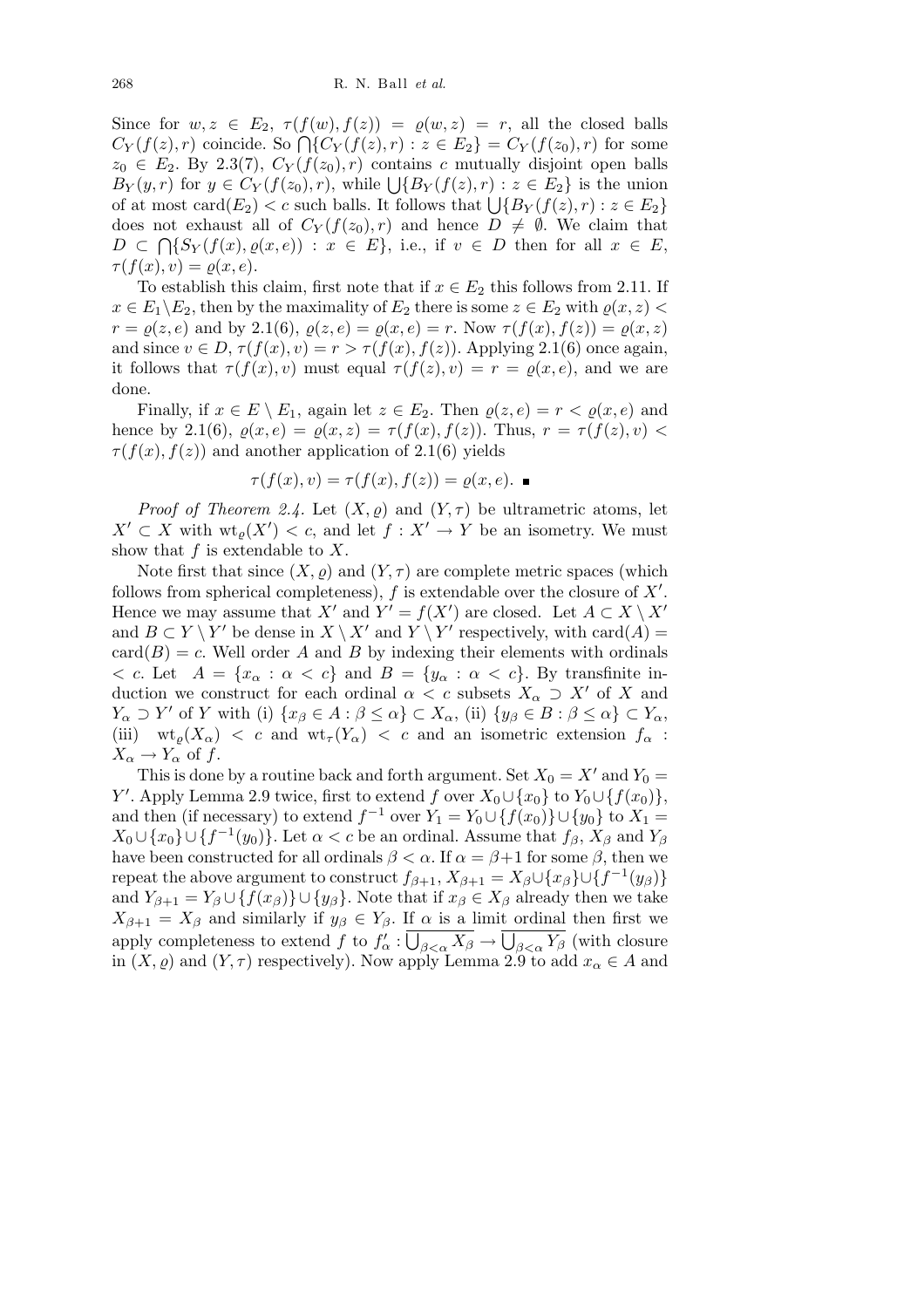$y_{\alpha} \in B$ . Note that the weights of both  $X_{\alpha}$  and  $Y_{\alpha}$  remain  $\lt c$  during the whole procedure. Eventually we obtain an isometric extension of *f* over a closed set containing *A* into a closed set containing *B,* and as *A* and *B* are dense, this function maps *X* onto *Y*.

Theorem 2.4 shows that there is a unique atomic ultrametric space up to an isometry. We conclude this section with a concrete model for this space. It turns out that only the following properties of an atomic ultrametric space  $(X, \rho)$  were applied in the proof of Theorem 2.4.

2.12. (1)  $(X, \rho)$  is an ultrametric space.

(2) Spherical completeness (2.3(4)).

(3) In every closed ball  $C(x, r)$ ,  $r > 0$ , the cardinality of the family of disjoint open balls  $B(y, r)$  for  $y \in C(x, r)$  is  $c(2.3(7))$ .

Note that (3) also implies that  $wt_{\rho}(X, \rho) \geq c$  and that the sphere  $S(x, r) = C(x, r) \setminus B(x, r)$  is not empty (2.3(7)). Also, spherical completeness implies completeness. It follows that every metric space which satisfies 2.12 is isometric to the ultrametric atom. The following space  $(J, \rho)$  is such an example.

Example 2.13. (i) *J* consists of all real-valued continuous functions *f* on [0, 1] with  $f(1) = 0$ .

(ii) For  $f, g \in J$ ,  $\rho(f, g) \leq r$  if  $f(x) = g(x)$  for all  $r \leq x \leq 1$ , i.e., if f and *q* agree on  $[r, 1]$ .

Note that  $\rho(f,g) = r$  if  $\rho(f,g) \leq r$  but f and g do not agree on [s, 1] for any  $s < r$ . We leave it to the reader to verify that  $(J, \rho)$  satisfies 2.12. It follows that every ultrametric atom is isometric to  $(J, \rho)$ .

**3. The tree of subcontinua and the lattice of monotone upper semicontinuous decompositions of an atom.** The fact that any two ultrametric atoms are isometric, as proved in *§*2, indicates that the combinatorial structure of subcontinua is the same in all nondegenerate atoms. In this section we study a richer structure which distinguishes between different atoms.

Let X be a compact metrizable space. Define an equivalence relation on the family of all continuous functions  $(=$  maps) of  $X$  into any Hausdorff space by

DEFINITION 3.1.  $f: X \to f(X)$  and  $g: X \to g(X)$  are *equivalent*  $(f \sim g)$  if there exists a homeomorphism  $h : f(X) \to g(X)$  such that  $q = hf$ .

For a map  $f: X \to f(X)$  and  $x \in X$  set  $(x)f = f^{-1}f(x)$ , the fiber of *f* at *x*. One checks easily that  $f \sim g$  if and only if  $(x)f = (x)g$  for all  $x \in X$ , i.e., if *f* and *g* induce the same decomposition on *X*.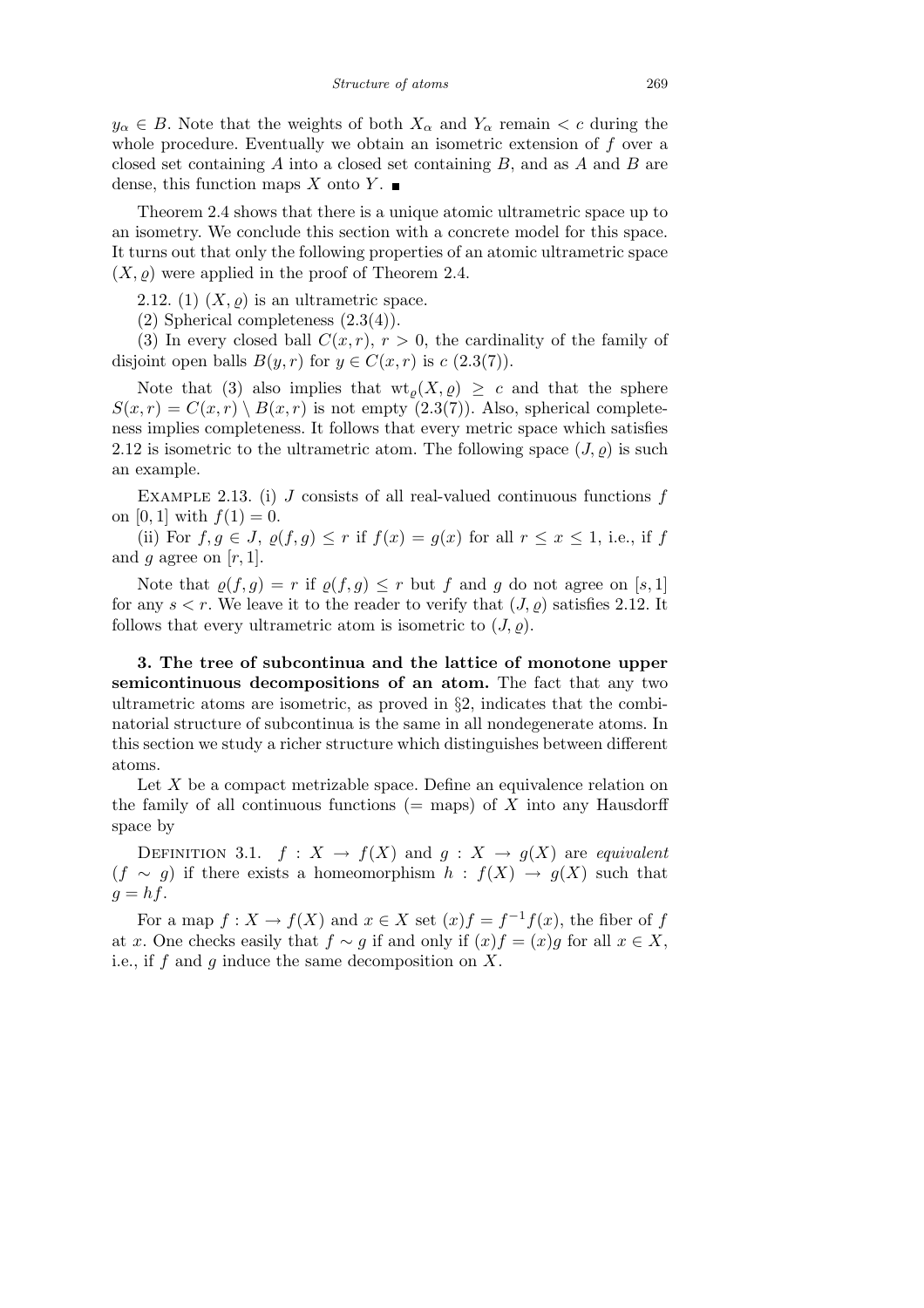Let  $D(X)$  denote that set of all maps of X into a Hausdorff space modulo the equivalence relation *∼*. Recall that a decomposition *F* of *X* into mutually disjoint closed sets is called *upper semicontinuous* if whenever a sequence  $(A_n)_{n\geq 1}$  of elements of *F* converges to some closed subset *A* of *X* in  $2^X$ then *A* is contained in some element of *F*. If every such limit *A* is itself an element of *F* then *F* is called a *continuous* decomposition.

A map  $f: X \to f(X)$  has a Hausdorff range if and only if the decomposition  $\{(x)f : x \in X\}$  is upper semicontinuous (see [Ku, p. 66]). It follows that an element of  $D(X)$  represents an upper semicontinuous decomposition of *X*, and we call *D*(*X*) the *space of upper semicontinuous decompositions*. Note that an element of  $D(X)$  is a continuous decomposition if and only if it represents an open mapping.

Although an element of  $D(X)$  is a decomposition of X we shall take some liberties and also use functional notation. Thus, for example, for  $f \in D(X)$ ,

$$
f = \{(x)f : x \in X\} = \{f^{-1}(y) : y \in f(X)\},\
$$

and  $A \in f$  if  $A = (x)f$  for some  $x \in X$ . The class of the identity map is denoted by id, while const denotes the class of the constant maps.

3.2.  $D(X)$  carries a natural order relation:  $f \leq g$  if g refines f, i.e., if the decomposition *g* of *X* refines the decomposition *f*, or, equivalently, if for all  $x \in X$ ,  $(x)g \subset (x)f$ . With this order,  $D(X)$  is a complete lattice. Indeed, for  $E \subset D(X)$ ,  $\forall E = \sup E = g$  is defined by

(3.3) 
$$
(x)g = \bigcap \{(x)f : f \in E\}.
$$

That is,  $g = \sup E$  is the class of the product map :  $X \to$  $\overline{ }$ *{f*(*X*) : *f ∈ E}* whose *f* coordinate,  $f \in E$ , is *f* itself.

In particular, for  $f, g \in D(X)$ ,  $(x)(f \vee g) = (x)f \cap (x)g$  and  $f \vee g$  is the class of the product map  $(f, g) : X \to f(X) \times g(X)$ , where  $(f, g)(x) =$  $(f(x), g(x)).$ 

Also,

(3.4) 
$$
\bigwedge E = \bigvee \{g : g \in D(X), g \le f \text{ for all } f \in E\}.
$$

Note that for all  $f \in D(X)$ , const  $\leq f \leq id$ . We use  $f < g$  to indicate that  $f \leq g$  and  $f \neq g$ .

The sets  $D(X)$  (and  $M(X)$ , which will be defined below) were introduced and studied in [St], [Lev-St1], [Lev-St2] and [Lev-St3]. Note, however, that in these papers  $f \leq g$  if  $f$  refines  $g$  and not as in this article.

Recall that a map  $f: X \to Y$  is *monotone* if  $f^{-1}(y)$  is connected for all  $y \in Y$ . Let

$$
M(X) = \{ f \in D(X) : f \text{ is monotone} \}.
$$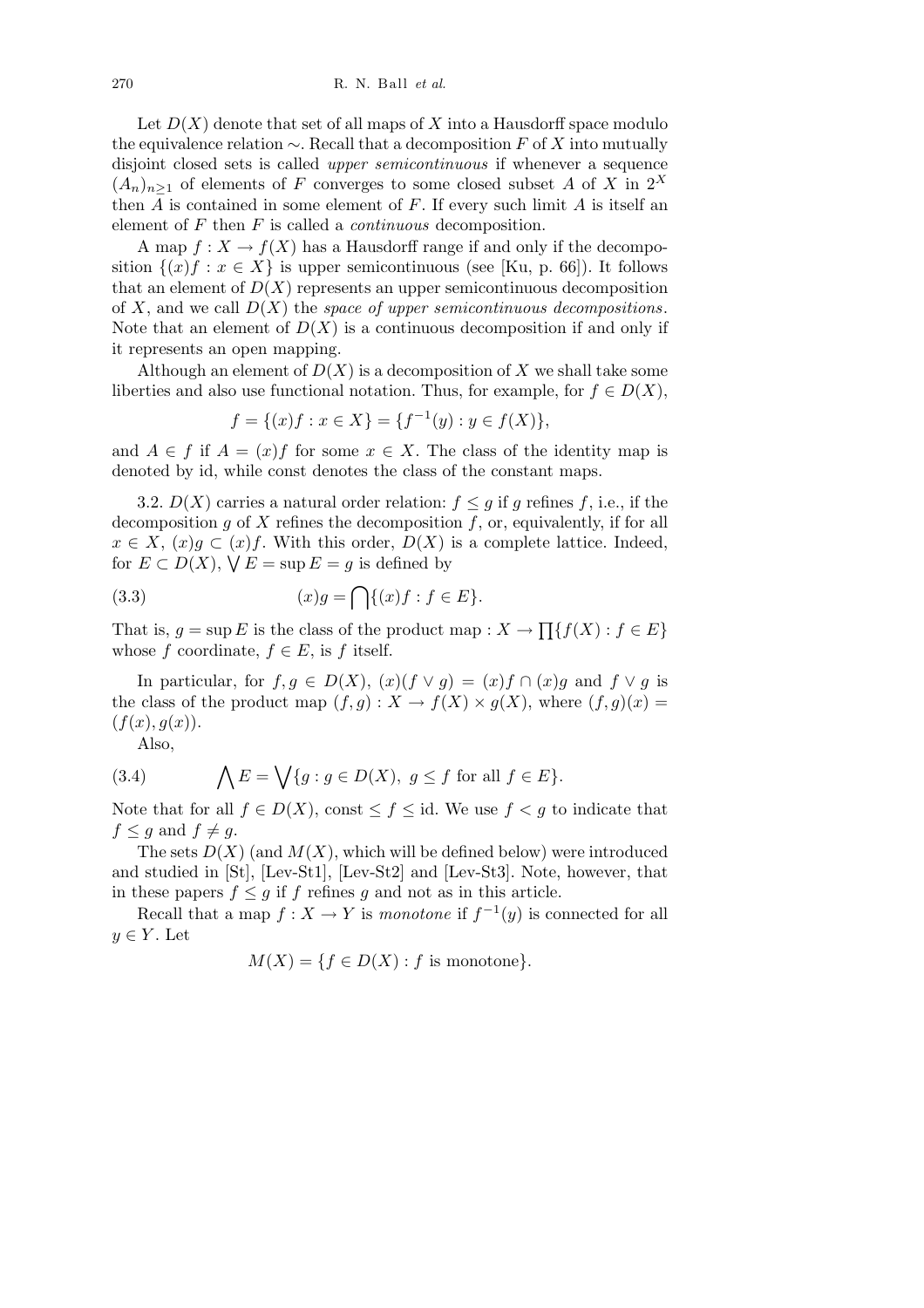Thus,  $f \in M(X)$  if and only if  $(x)f$  is a continuum for all  $x \in X$ . In general  $M(X)$  is not a sublattice of  $D(X)$  since the intersection of continua need not be connected. But if X is an atom then  $M(X)$  is a complete sublattice of  $D(X)$ . Indeed, if  $E \subset M(X)$  then

(3.5) 
$$
(x)\bigvee E = \bigcap \{(x)f : f \in E\}
$$

is an intersection in *X* of continua all of which contain the point *x* and hence are nested. This implies that the intersection is a nonempty continuum.

Moreover, for  $f, g \in M(X)$ , we have

$$
(3.6) \qquad \qquad (x)(f \wedge g) = (x)f \cup (x)g.
$$

The reader may verify (or else check in [St]) that if *X* is an atom, then  $\{(x)f\cup$  $(x)g : x \in X$  is indeed an upper semicontinuous monotone decomposition of *X* which agrees with the earlier definition of  $f \wedge g$  in (3.4). Note though that A which agrees with the earlier definition of  $f \wedge g$  in (3.4). Note though that  $(3.6)$  is valid only for a finite subset  $E \subset M(X)$ . Also,  $\bigcup \{(x)(f) : f \in E\}$ is always a decomposition of *X* but is not necessarily upper semicontinuous when  $E \subset M(X)$  is an infinite set.

It should also be noted that atoms with monotone maps form a category; the quotient  $f(X)$  of a monotone upper semicontinuous decomposition  $f$  of an atom *X* is also an atom and one may think of the elements of  $M(X)$ as of atomic quotients of *X*, where  $f \leq g$  means that *f* factors through *g*. Thus,  $M(X)$  is a natural object to study when X is an atom.

For the remainder of the article we assume that *X* is a nontrivial atom. Let  $A$  be a nontrivial subcontinuum of  $X$ , i.e.,  $A$  contains more than one point. Let  $f_A \in M(X)$  be defined by

(3.7) 
$$
(x) f_A = \begin{cases} A & \text{if } x \in A, \\ \{x\} & \text{if } x \notin A, \end{cases}
$$

i.e., *f<sup>A</sup>* is the decomposition of *X* whose only nontrivial element is *A*. Clearly *f<sup>A</sup>* is upper semicontinuous and monotone.

Set

(3.8) 
$$
T(X) = \{f_A : A \text{ is a nontrivial subcontinuum of } X\}.
$$

Clearly  $f_A \leq f_B$  in  $M(X)$  if and only if  $B \subset A$ . Hence the map  $A \to f_A$  is an order reversing isomorphism of the nontrivial subcontinua of *X* (ordered by inclusion) into  $T(X) \subset M(X)$ .

REMARK 3.9. The singletons of *X* are not represented explicitly in  $T(X)$ but they can be easily identified there. Let  $x \in X$ . Set  $L(x) = \{A \in C(X) :$  $x \in A$ . Then  $L(x)$  is a maximal chain (= linearly ordered set) in  $C(X)$ with respect to inclusion and is order isomorphic to [0, 1]; indeed, every Whitney map is strictly monotone on  $L(x)$  with  $W({x}) = 0$  and  $W(X) = 1$ . Conversely, every maximal chain  $L \subset C(X)$  is of the form  $L(x)$  for some  $x \in$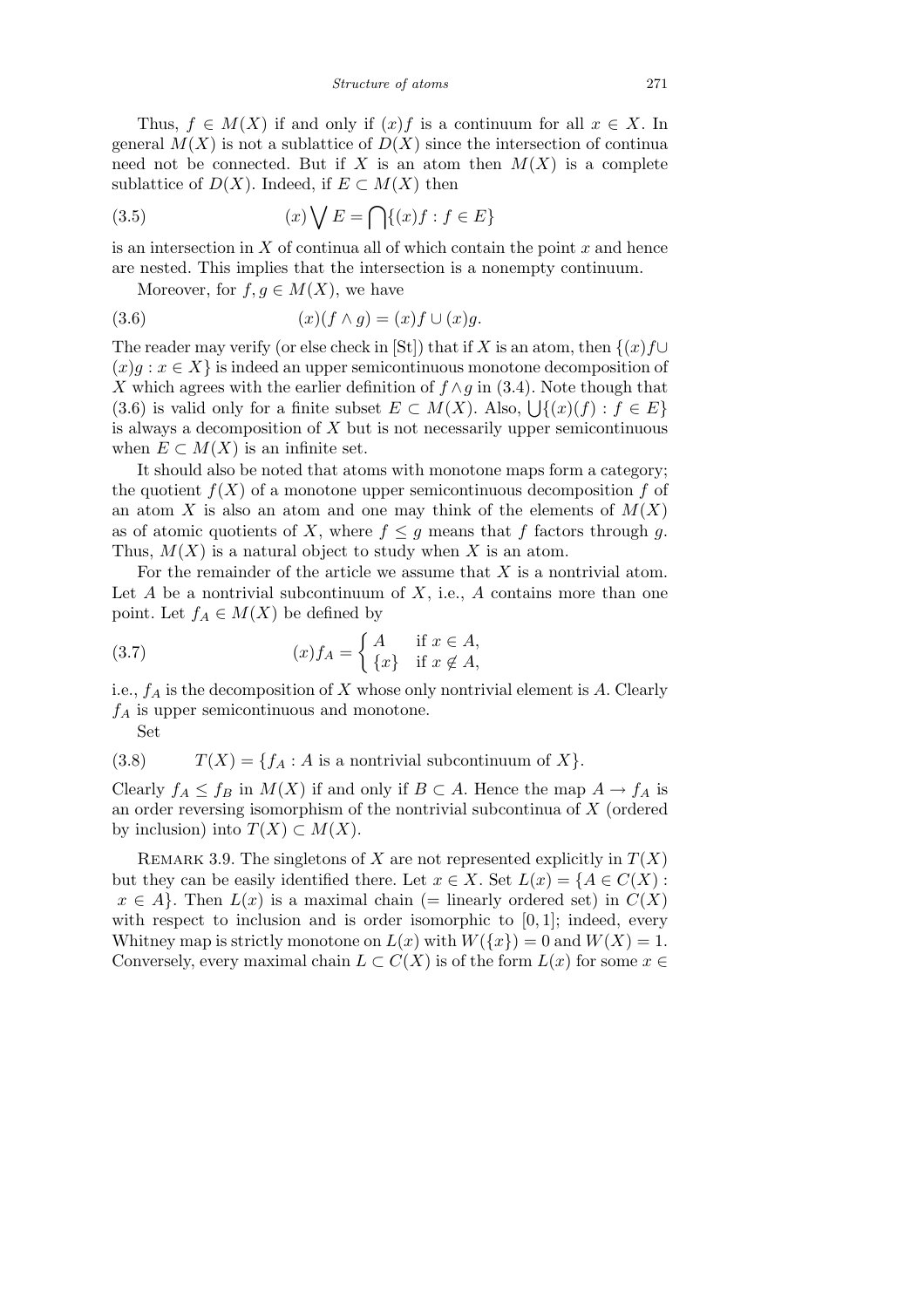*X*, since if  $\bigcap L$  contains more than one point then  $A =$  $\overline{a}$ *L* is a nontrivial continuum and for  $x \in A$ ,  $L$  can be extended by  $\{B \in C(X) : x \in B \subset A\}$ , and if  $X \notin L$  then  $L$  can also be extended.

Hence,  $l(x) = \{f_A \in T(X) : x \in A\}$  is a maximal chain in  $T(X)$ . Note that  $l(x)$  has a minimal end point at const but no largest element and every maximal chain in  $T(X)$  is of the form  $l(x)$  for some  $x \in X$ . Thus the singletons of *X* can be identified with the maximal chains of  $T(X)$ .

 $T(X)$  also has a tree structure: its branches are the abovementioned chains  $l(x)$  for  $x \in X$ , all of which emerge from the bottom element const.

Theorem 2.4 of *§*2 implies the following.

THEOREM 3.10. Let X and Y be nontrivial atoms. Then  $T(X)$  and  $T(Y)$ *are order isomorphic*; *moreover* , *given Whitney maps W and V on X and Y respectively, there exists an order isomorphism*  $\mu : T(X) \to T(Y)$  *such that*  $V(\mu f) = W(f)$  *for all*  $f \in T(X)$ *.* (*Here, by*  $W(f_A)$  *we mean, of course, W*(*A*)*.*)

P r o o f. Let  $h: (X, \rho) \to (Y, \tau)$  be an isometry of the ultrametric atoms. Let *A*  $\subset$  *X* be a subcontinuum. Then *A* =  $C_X(x, r)$  for some  $x \in X$  and 1  $\geq$  $r \geq 0$ . Since *h* is an isometry,  $h(A) = C_Y(h(x), r) = B$  is a subcontinuum of *Y* and we let  $\mu f_A = f_B$ .

REMARK. The model  $(J, \rho)$  for the ultrametric atom  $(2.13)$  can be adjusted to obtain a model *T* for  $T(X)$ : Let *T* be the set of all pairs  $(r, f)$ where  $0 < r \leq 1$  and  $f : [r, 1] \to \mathbb{R}$  is continuous and satisfies  $f(1) = 0$ . Let (*r, f*) *≤* (*s, g*) if [*s,* 1] *⊃* [*r,* 1] (i.e., *s ≤ r*) and *g|*[*r,*1] = *f*. We leave it to the reader to verify that  $(T, \leq)$  is order isomorphic to  $T(X)$  for every nontrivial atom *X*.

The main result of  $\S 3$  is that, unlike  $T(X)$ , the lattice structure of  $M(X)$ determines *X*.

THEOREM 3.11. Let X and Y be nontrivial atoms. Then  $M(X)$  and *M*(*Y* ) *are lattice isomorphic if and only if X and Y are homeomorphic.*

To prove Theorem 3.11 we shall need the following proposition.

PROPOSITION 3.12. Let *X* and *Y* be atoms and let  $\mu : M(X) \to M(Y)$ *be a lattice isomorphism. Then*  $\mu(T(X)) = T(Y)$ .

Recall that  $T(X)$  has been defined  $(3.7, 3.8)$  in terms of subcontinua of *X*. To prove Proposition 3.12 we shall need to show that *T*(*X*) is determined by the lattice structure of *M*(*X*).

Definition 3.13. An element *f* of a lattice *M* is *meet irreducible* if whenever  $f = g \wedge h$ , then either  $f = g$  or  $f = h$ .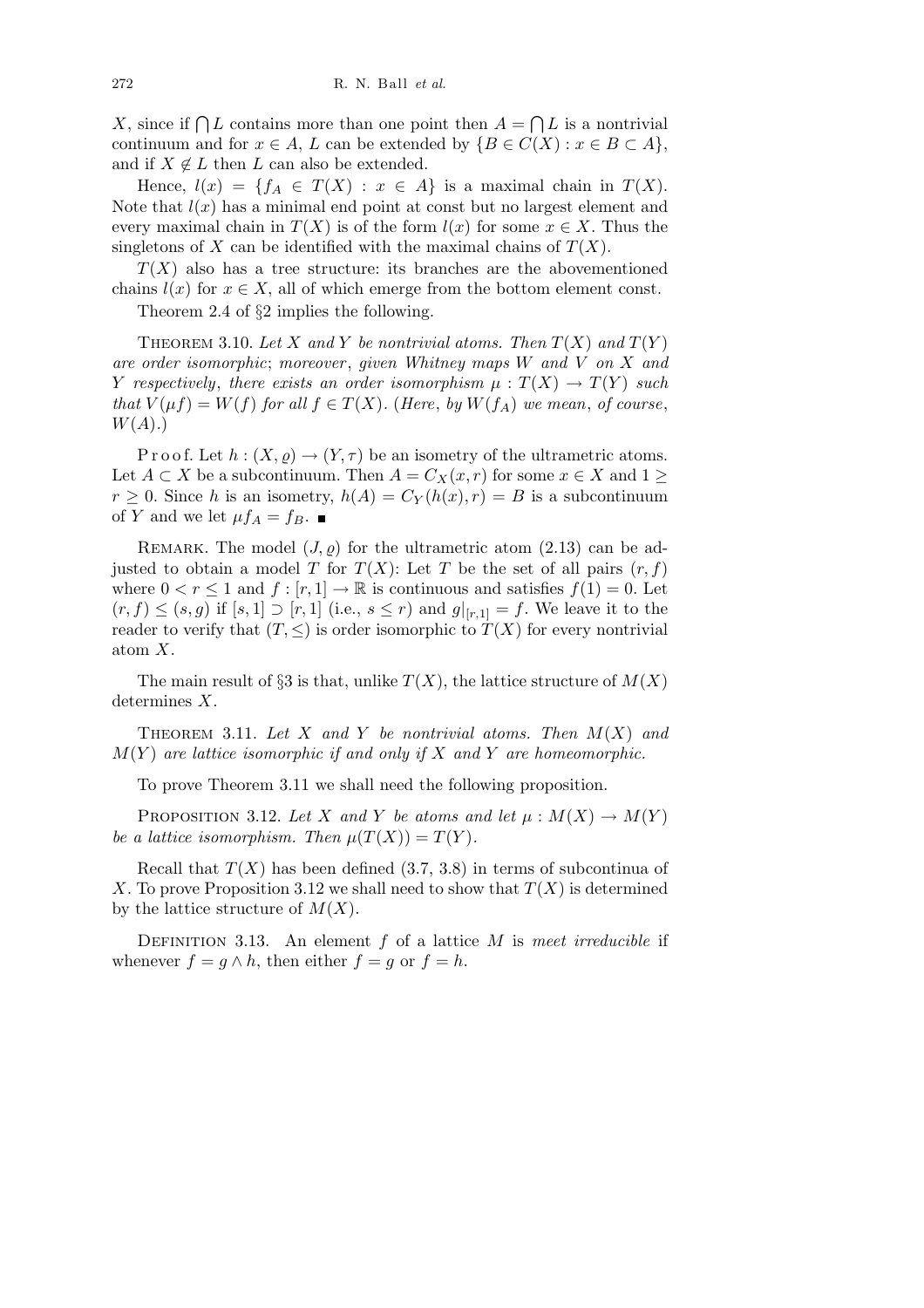Observe that id  $\in M(X)$  is meet irreducible but id  $\notin T(X)$ . The next result characterizes those meet irreducible elements in  $M(X)$  different from id.

PROPOSITION 3.14. An element  $f \in M(X)$ ,  $f \neq id$ , *is in*  $T(X)$  *if and only if it is meet irreducible, i.e.,*  $T(X)$  *is the set of meet irreducible elements of M*(*X*) *different from* id*.*

Proof. Let  $f_A = g \land h \in T(X)$  for some  $g, h \in M(X)$ . For  $x \in X \setminus A$ ,  $(x) f_A = \{x\} \supset (x) g \cup (x) h$  and it follows that every nontrivial fiber of g or *h* is contained in *A*. For  $a \in A$ ,

$$
A = (a) f_A = (a)(g \wedge h) = (a)g \cup (a)h.
$$

But  $(a)g \cup (a)h$  is either  $(a)g$  or  $(a)h$  and hence  $f_A$  is either  $g$  or  $h$ .

Let  $f \in M(X) \setminus T(X)$  and  $f \neq id$ . We must find  $g, h$  in  $M(X)$  such that  $f < g, f < h$  and  $f = g \wedge h$ . Since  $f \notin T(X)$ , *f* has at least two nontrivial fibers *A* and *B*. Let *W* be a Whitney map on *X* such that  $W(A) \neq W(B)$ . (Such a Whitney map always exists: if  $A \cap B = \emptyset$  and  $W_1(A) = W_1(B)$  for some Whitney map  $W_1$ , let  $f: X \to [0, 1]$  with  $f(A) = 0$  and  $f(B) = [0, 1]$ , and let  $W(E) = \frac{1}{2}W_1(E) + \frac{1}{2}\operatorname{diam} f(E)$ .)

Let  $W(A) < r < W(B)$ . Define decompositions g and h of X as follows:

(3.15) 
$$
(x)g = \begin{cases} (x)f & \text{if } W((x)f) \le r, \\ E & \text{if } W((x)f) > r, \end{cases}
$$

where  $E$  is the unique subcontinuum of  $X$  which contains  $x$  and satisfies  $W(E) = r$ , i.e.,  $E = C(x,r)$  (= the closed ultrametric ball for the ultrametric  $\rho$  obtained from the Whitney map *W*.) Now  $q$  is a decomposition of *X* (recall that closed ultrametric balls are disjoint) and clearly, since  $W(B) > r$  and *B* is a fiber of *f*, *g* refines *f* and  $g \neq f$ . We need to show that  $g \in M(X)$ , i.e., that *g* is upper semicontinuous. So, let  $(x_n)g \to E$  in *C*(*X*). Since  $(x_n)g \subset (x_n)f$  and *f* is upper semicontinuous,  $E \subset (x)f$  for some  $x \in E$ . Also, since  $W((x_n)g) \leq r$  for all *n* and *W* is continuous on  $C(X)$ ,  $W(E) \leq r$ . Hence by (3.15) if  $W((x)f) \leq r$  then  $(x)g = (x)f \supset E$ , while if  $W((x)f) > r$  then  $W((x)g) = r$  and since  $W(E) \leq r$  and both  $(x)g$ and *E* contain *x*,  $(x)g \supset E$ . Next, set

(3.16) 
$$
(x)h = \begin{cases} (x)f & \text{if } W((x)f) \ge r, \\ \{x\} & \text{if } W((x)f) < r. \end{cases}
$$

Evidently *h* is a decomposition of *X*, *h* refines *f* and  $h \neq f$  (since for  $x \in A$ ,  $f(x)f = A$  while  $f(x)h = \{x\}$  and A is a nontrivial continuum).

We claim that *h* is upper semicontinuous. To see this let  $(x_n)h \to E$  in *C*(*X*). We need to show that  $E \subset (x)h$  for some  $x \in X$ . If for infinitely many values of *n*,  $(x_n)h = \{x_n\}$ , then *E* is a singleton and we are done. Hence we may assume without loss of generality that for all  $n$ ,  $(x_n)h$  is nontrivial,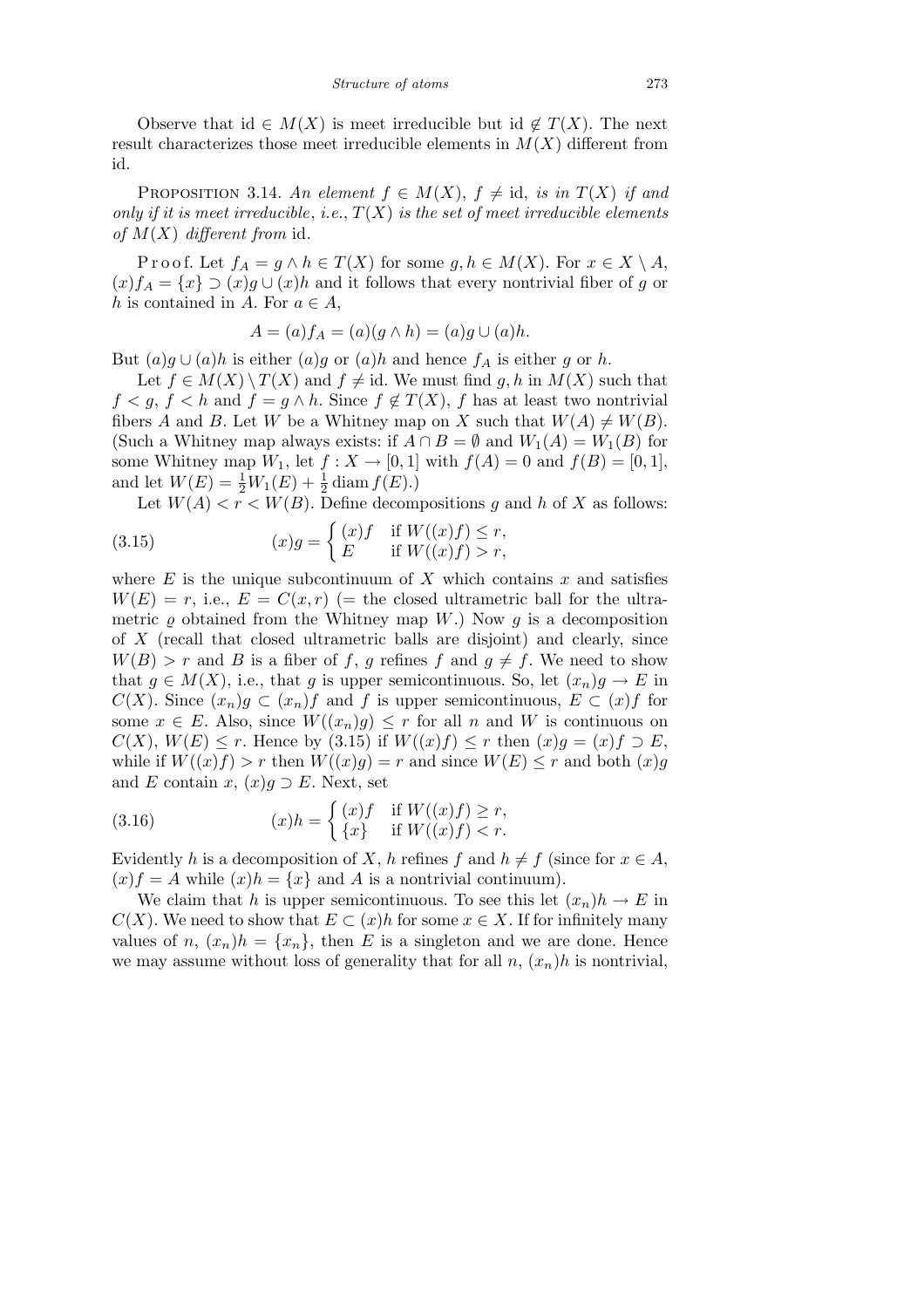which by (3.16) implies that  $W((x_n)h) \geq r$  and hence  $(x_n)h = (x_n)f$ . Since *f* is upper semicontinuous,  $E \subset (x)f$  for some  $x \in E$ . From the continuity of *W* it follows that  $r \leq W(E) \leq W((x)f)$ . Then (3.16) implies that  $(x)h =$  $(x) f \supset E$  and we are done.

Thus  $g, h \in M(X), f < g, f < h$  and we claim that  $f = g \wedge h$ . Indeed, let  $x \in X$ . If  $W((x)f) \leq r$  then  $(x)g = (x)f$  by  $(3.15)$  while if  $W((x)f) \geq r$ then  $(x)h = (x)f$  by (3.15). It follows that  $(x)(q \wedge h) = (x)q \cup (x)h \supseteq (x)f$ , i.e.,  $g \wedge h \leq f$ , so we have  $f = g \wedge h$  and Proposition 3.14 is proved. ■

*Proof of Proposition 3.12.* Clearly a lattice isomorphism preserves meet irreducibility and by Proposition 3.14 it carries  $T(X)$  onto  $T(Y)$ .

LEMMA 3.17. Let *X* be an atom. Let  $(x_n)_{n\geq 1}$  be a sequence in *X* such that  $\lim x_n = y$ . For each n, let  $x_n \in A_n \in C(X)$ , and let  $g = \bigwedge \{g_{A_n} : n \geq 1\}.$ *Then for every*  $x \in X$  *such that*  $(x)g \neq \{x\}$ , *either*  $(x)g = A_n$  *for some n or*  $y \in (x)q$ *.* 

Proof. Set  $E = \{A_n : n \geq 1\} \subset C(X)$  and let  $\overline{E}$  denote the closure of *E* in  $C(X)$ . Let  $A \in \overline{E} \setminus E$ . Then  $A = \lim A_{n_k}$  for some subsequence  $(A_{n_k})$ of  $(A_n)$ . Since  $x_{n_k} \in A_{n_k}$  and  $x_{n_k} \to y$ ,  $y \in A$ . Now, by 1.1, the members of the family  ${A \in \overline{E} : y \in A}$  are nested. A straightforward compactness argument shows that the set

$$
B = \overline{\bigcup\{A \in \overline{E} : y \in A\}}
$$

is also in  $\overline{E}$ . So either  $E = \overline{E}$  or every  $A \in \overline{E} \setminus E$  is contained in *B*.

Set  $H = \bigcup\{A : A \in \overline{E}\}$ . Then clearly *H* is a closed subset of *X*. Let  $h \in M(X)$  be the decomposition which consists of the components of *H* and the singletons of  $X \setminus H$ . (By [Ku, p. 182], *h* is upper semicontinuous.) For each  $n \geq 1$ ,  $h \leq g_{A_n}$  since  $A_n \subset H$  is contained in some component of *H*. Hence also  $h \leq g = \bigwedge \{g_{A_n} : n \geq 1\}$ . It follows that for  $x \in X \setminus H$ ,  ${x}$ <sup>*z*</sup> = (*x*)*h*  $\supset (x)g$ , i.e., (*x*)*g* = {*x*} for *x*  $\notin H$ .

Now let  $x \in X$  be such that  $(x)g \neq \{x\}$  and  $y \notin (x)g$ . Then  $x \in H$ . We claim that  $x \notin B$ . Indeed, since  $B \in \overline{E}$ , one of these two cases occurs.

CASE (i):  $B = A_n$  for some *n*. If  $x \in B$ , then  $(x)g \supset A_n = B$ , so  $y \in (x)g$ , a contradiction.

CASE (ii):  $B = \lim A_{n_k}$  for some subsequence  $(A_{n_k})$  of  $(A_n)$ . Since  $(x_{n_k})g \supset (x_{n_k})g_{A_{n_k}} = A_{n_k}$  and since *g* is upper semicontinuous, *B* must be contained in a fiber of *g*. If  $x \in B$ , then  $(x)g \supset B$  and since  $y \in B$ , this is impossible.

So it follows in both cases that *x ∈* S *{A<sup>n</sup>* : *n ≥* 1*}*. But *x* can be a member only of finitely many  $A_n$ 's, since if  $x \in A_{n_k}$  for  $k = 1, 2, \ldots$ , then  $(x)g \supset \bigcup A_{n_k}$  and  $y \in \bigcup A_{n_k}$ . Hence  $(x)g = A_n$  for some *n*.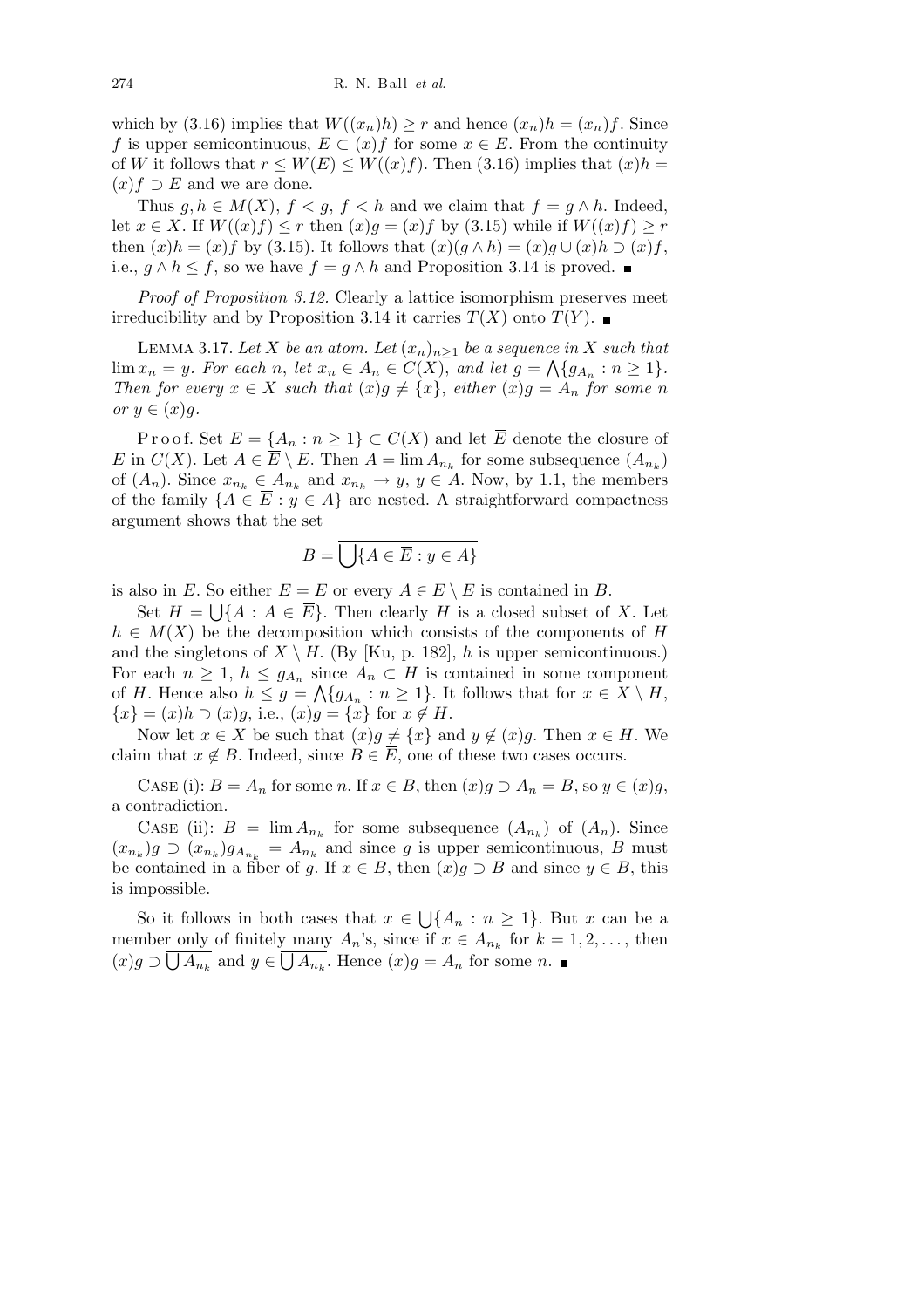REMARK. It follows from Lemma 3.17 and its proof that

$$
(x)g = \begin{cases} \{x\} & \text{if } x \notin H = \bigcup \overline{E}, \\ B & \text{if } x \in B, \\ A_k & \text{if } x \in H \setminus B, \end{cases}
$$

where, if  $x \in H \setminus B$ ,  $x \in A_n$  for only finitely many values of  $n, x \in A_{n_1} \subset$ *...* ⊂ *A*<sub>*nm*</sub>, and *A*<sub>*k*</sub> = *A*<sub>*nm*</sub> is the union of all the *A<sub>n</sub>*'s which contain *x*.

PROPOSITION 3.18. Let *X* be an atom. Let  $(x_n)_{n\geq 1}$  be a sequence in *X and let*  $x_0 \in X$ *. Then the following are equivalent:* 

 $(1)$   $\lim x_n = x_0$  *in X.* 

(2) *For every continuum*  $A_0 \subset X$  *with*  $x_0 \in A_0$  *and every subsequence*  $(x'_n)$  of  $(x_n)$ , there exist continua  $A_n \subset X$  with  $x'_n \in A_n$  for all n such that  $(x_0)g = A_0$ , where  $g = \Lambda\{g_{A_n} : n \geq 1\}.$ 

Proof. (1) $\Rightarrow$ (2). First, suppose that  $x_n \to x_0$ , let  $x_0 \in A_0$  and let  $(x'_n)$ be a subsequence of  $(x_n)$ . Set  $A_n = C(x'_n, W(A_0))$ , where *W* is a Whitney map on *X*, and let  $g = \bigwedge \{g_{A_n} : n \geq 1\}.$ 

Let f denote the (continuous) decomposition of X into r-balls  $C(x, r)$ , where  $r = W(A_0)$ . Then for all  $n \geq 1$ ,  $f \leq g_{A_n}$ . Hence  $f \leq g$ . In particular,  $A_0 = C(x_0, r) = (x_0)f \supseteq (x_0)g.$ 

To obtain the converse inclusion let  $(A_{n_k}) \subset (A_n)$  converge (in  $C(X)$ ) to some  $A \in C(X)$ . Then  $(x'_{n_k})g \supset A_{n_k} \to A$ , as  $x'_{n_k} \in A_{n_k}$ , so  $(x_0)g \supset A$ . But  $W(A_{n_k}) = r$  and from the continuity of *W* it follows that  $W(A) = r$ . Hence, since *A* and  $A_0$  both contain  $x_0$ , we must have  $A = A_0 = C(x_0, r)$ and  $(x_0)g \supset A_0$ .

 $(2) \Rightarrow (1)$ . Assume that  $x_n \rightarrow x_0$ . Then by compactness there is a subsequence  $(x'_n)$  such that  $x'_n \to y \neq x_0$  and such that  $x'_n \neq x_0$  for all *n*. Then

$$
dist(x_0, \{x'_n : n \ge 1\} \cup \{y\}) = 2\delta
$$

is positive. Let  $A_0$  be a continuum of diameter  $\delta$  in X which contains  $x_0$ . We claim that (2) fails for these  $A_0$  and  $(x'_n)$ . Indeed, let  $x'_n \in A_n \in C(X)$ . Then by Lemma 3.17,  $(x_0)g$  is either  $\{x_0\} \neq A_0$ , or  $(x_0)g = A_n$  for some *n*. Now  $A_n \neq A_0$  since this would imply  $x'_n \in A_0$ , and thus diam $(A_0) \geq 2\delta$ , while diam( $A_0$ ) =  $\delta$ . Or,  $y \in (x_0)g$ , which again implies diam( $(x_0)g$ )  $\geq 2\delta$ , and we are done.

DEFINITION 3.19. Let  $f \in M(X)$ . Then

 $T_f = \{ g \in T(X) : g \ge f \text{ and for all } h \in T(X), g \ge h \ge f \text{ implies } g = h \}.$ 

PROPOSITION 3.20. Let  $f \in M(X)$ . Then  $g = g_A \in T_f$  if and only if for every  $x \in A$ ,  $(x) f = A$ . Hence  $T_f = \{g_{(x)f} : x \in X \text{ and } (x)f \text{ is nontrivial}\}.$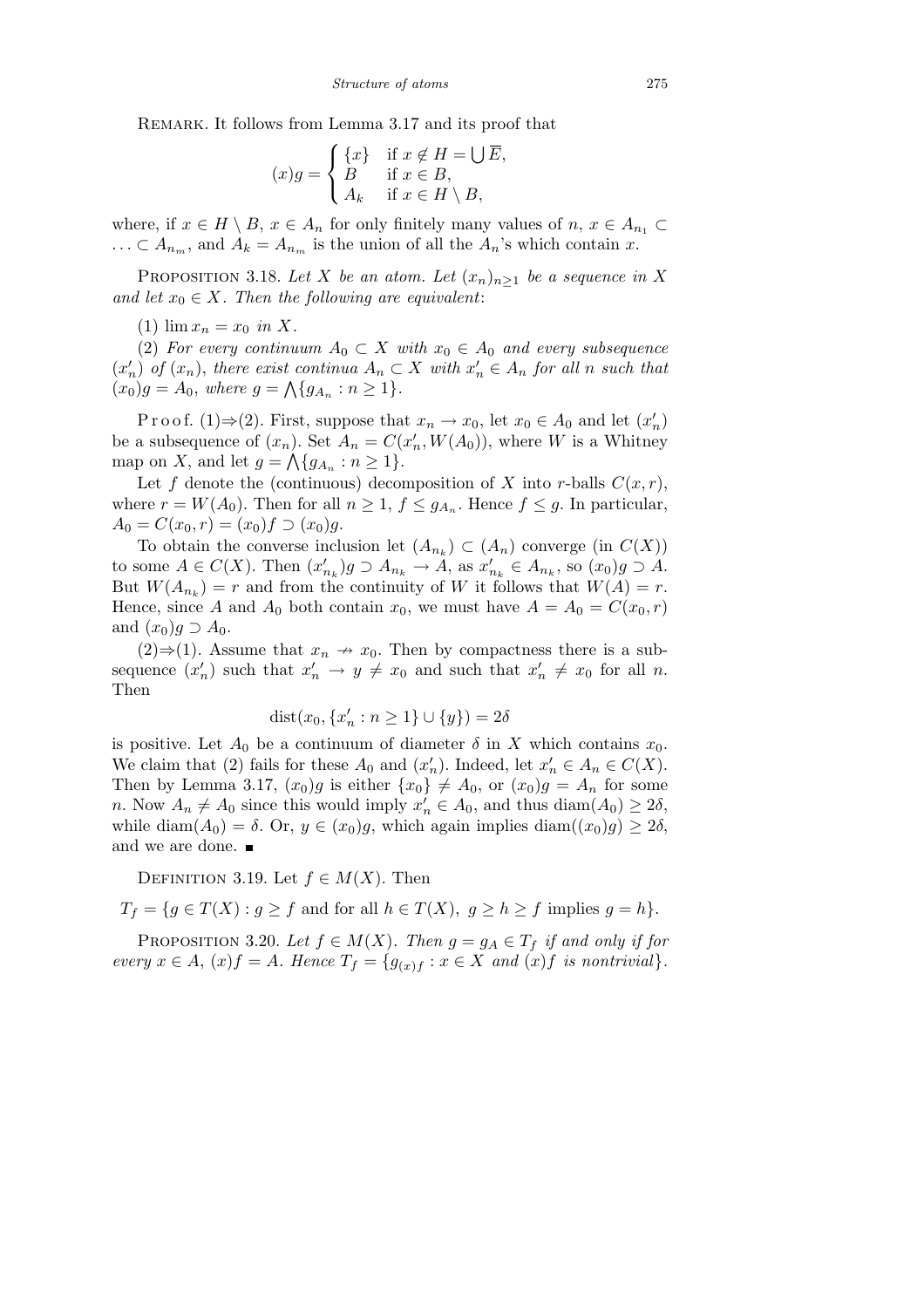Proof. Let  $g = g_{(x)f}$  for some  $f \in M(X)$  and  $x \in X$  such that  $(x)f$  is nontrivial. Then  $g \ge f$ . If  $h = h_B \in T(X)$  is such that  $g_{(x)f} \ge h_B \ge f$  then  $(x)g_{(x)f} = (x)f$  ⊂  $(x)h_B = B$  ⊂  $(x)f$ , i.e.,  $B = (x)f$  and  $g = h_B$ . Hence  $g \in T_f$ . Let  $g_A = g \in T_f$ . Then  $g \ge f$ . Thus for  $x \in A$ ,  $(x)g = A \subset (x)f$ . If  $A \subsetneq (x)f$ , let  $A \subsetneq B \subsetneq (x)f$ . Then  $h_B \in T(X)$  and  $g > h > f$ . Hence  $A = (x) f$ .

We continue with the proof of Theorem 3.11. Let *X* and *Y* be atoms and let  $\mu : M(X) \to M(Y)$  be a lattice isomorphism. Then by Proposition 3.12,  $\mu(T(X)) = T(Y)$ . Define a function  $\hat{\mu}: X \to Y$  as follows. Let  $x \in X$ . Then (see 3.9)  $l(x) = \{f_A \in T(X) : x \in A\}$  is a maximal chain in  $T(X)$ . Hence  $\mu l(x) = \{\mu f_A : f_A \in l(x)\}\$ is a maximal chain in  $T(Y)$ , and, by 3.9 again,  $\mu l(x) = l(y)$  for some  $y \in Y$ . Define  $\hat{\mu}(x) = y$ . Clearly  $\hat{\mu}$  is one-to-one and onto and we shall prove that it is continuous.

REMARK. We have seen that for any two atoms  $X$  and  $Y$ ,  $T(X)$  and *T*(*Y*) are order isomorphic and every order isomorphism  $\mu : T(X) \to T(Y)$ gives rise to a surjective injection  $\hat{\mu}: X \to Y$  as above. But in general  $\hat{\mu}$  is not continuous. Our proof will show that if  $\hat{\mu}$  originates from an isomorphism of  $M(X)$  onto  $M(Y)$  then it is continuous.

CLAIM 3.21. Let  $A \subset X$  be a nontrivial continuum. Then  $\widehat{\mu}(A) = {\widehat{\mu}(x)}$ : *x* ∈ *A*} ⊂ *Y is a continuum. Moreover, if*  $\mu f_A = f_B$  *for some*  $B \in C(Y)$ , *then*  $\widehat{\mu}(A) = B$ *.* 

Proof. We know that  $x \in A$  if and only if  $A \in L(x) = \{B \in C(X) :$  $x \in B$ . Hence

$$
A \in \bigcap \{ L(x) : x \in A \} = L_A = \{ E \in C(X) : A \subset E \}
$$

and  $A =$  $\overline{a}$  ${E : E \in L_A}.$  Thus

$$
f_A = \bigvee \Big\{ f_E : E \in \bigcap \{ L(x) : x \in A \} \Big\}.
$$

By definition  $\mu l(x) = l(\hat{\mu}(x))$ . Hence

$$
\mu f_A = \bigvee \left\{ f_H : H \in \bigcap \{ L(\widehat{\mu}x) : x \in A \} \right\}
$$

$$
= \bigvee \bigcap \{ l(y) : y \in \widehat{\mu}A \} = f_B
$$

where  $B = \hat{\mu}A$ .

CLAIM 3.22. For  $f \in M(X)$  and  $x \in X$ ,  $\hat{\mu}((x)f) = (\hat{\mu}(x))\mu f$ .

Proof. Note that (by 3.19 and 3.20) if  $A = (x)f$  is nontrivial then  $f_A = T_f \cap l(x)$ . As  $\mu T_f = T_{\mu f}$  we obtain

$$
\mu f_A = \mu(T_f \cap l(x)) = T_{\mu f} \cap l(\widehat{\mu}(x)) = f_B
$$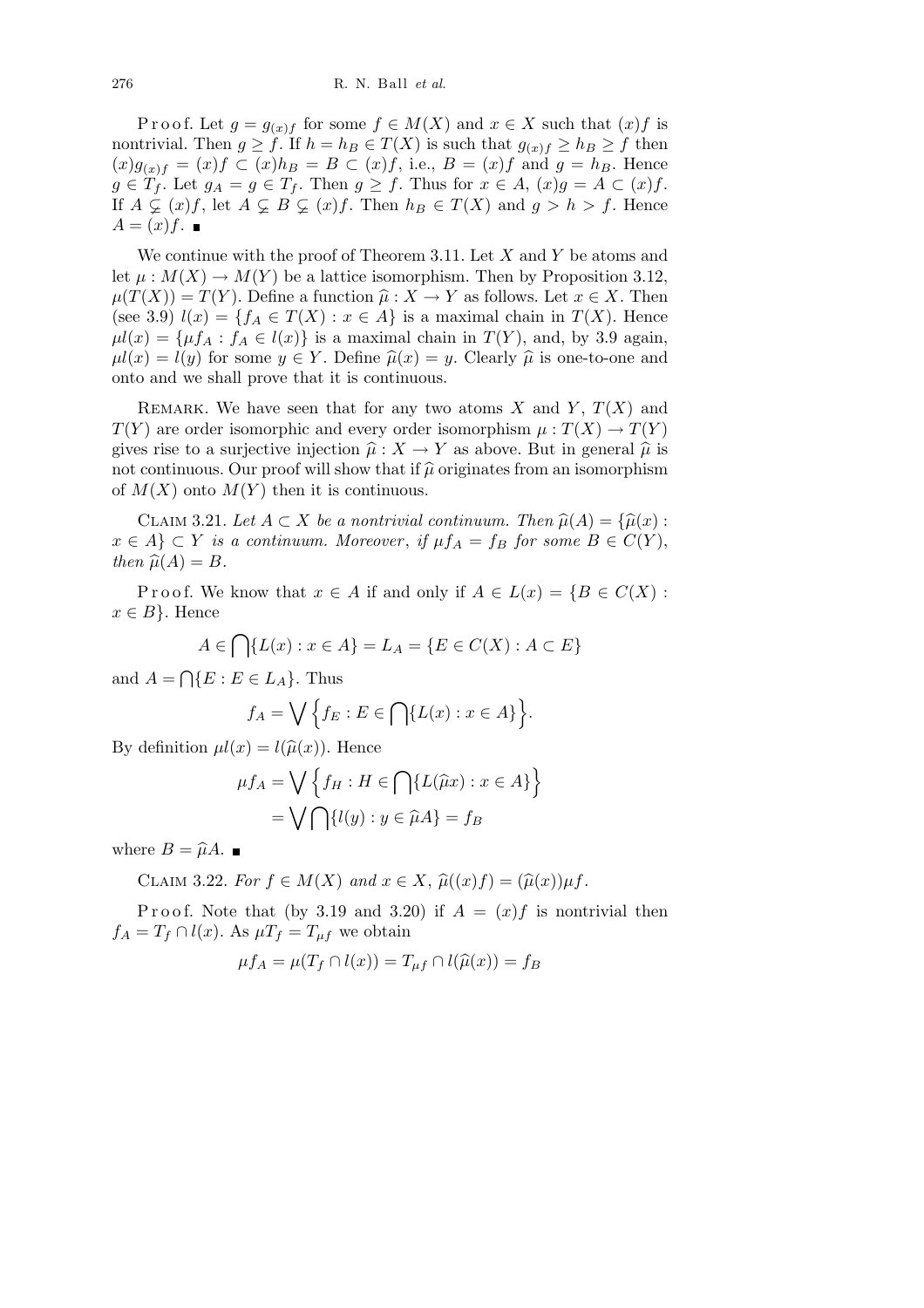where  $B = (\hat{\mu}(x))\mu f$ , and by 3.21,  $B = \hat{\mu}A$ . If  $(x)f = \{x\}$  then  $(\hat{\mu}(x))\mu f =$  $\widehat{\mu}(x)$  since if  $(\widehat{\mu}(x))\mu f$  is nontrivial we can apply the above for  $\mu f$  and  $\mu^{-1}$ and obtain a contradiction.

We complete the proof of Theorem 3.11. Let  $x_n \to x_0$  in X. We apply Proposition 3.18 to show that  $y_n = \hat{\mu}(x_n) \rightarrow \hat{\mu}(x_0) = y_0$  in *Y*. So, let *y*<sub>0</sub> ∈ *A*<sub>0</sub> ⊂ *Y* and let  $(y'_n) = (\hat{\mu}(x'_n)) \subset (y_n)$  be a subsequence. By 3.21  $x_0 \in \hat{\mu}^{-1}A_0 = B_0$  and is a continuum in *X*. Applying 3.18(2) to  $B_0$  and  $(x'_n) \subset (x_n)$  we obtain continua  $x'_n \in B_n \subset X$  such that  $g = \bigwedge \{g_{B_n} : n \geq 1\}$ satisfies  $(x_0)g = B_0$ . Set  $A_n = \hat{\mu}B_n$ . Then  $y'_n \in A_n$ ,  $A_n$  are continua in *Y*, and for  $h = \bigwedge \{g_{A_n} : n \geq 1\}$  we have (by 3.21)

$$
\mu g = \mu(\bigwedge \{g_{B_n} : n \ge 1\}) = \bigwedge \{\mu g_{B_n} : n \ge 1\}
$$

$$
= \bigwedge \{g_{A_n} : n \ge 1\} = h.
$$

And 3.22 implies

$$
(y_0)h = (\hat{\mu}(x_0))\mu g = \hat{\mu}((x_0)g) = \hat{\mu}(B_0) = A_0,
$$

which shows that 3.18(2) holds, and by 3.18,  $y_n \rightarrow y_0$ , i.e.,  $\hat{\mu}$  is continuous.

## **References**

- [Ar-Pa] N. Aronszajn and P. Panitchpakdi, *Extension of uniformly continuous transformations and hyperconvex metric spaces*, Pacific J. Math. 6 (1956), 405–439.
	- [Bi] R. H. Bing, *Higher dimensional hereditarily indecomposable continua*, Trans. Amer. Math. Soc. 71 (1951), 267–273.
- [Ho-Yo] J. G. Hocking and G. S. Young, *Topology*, Addison-Wesley, 1961.
	- [Kn] B. Knaster, *Un continu dont tout sous-continu est indécomposable*, Fund. Math. 3 (1922), 247–286.
	- [Kra] J. Krasinkiewicz, *On mappings with hereditarily indecomposable fibers*, Bull. Polish Acad. Sci. Math. 44 (1996), 147–156.
	- [Ku] K. Kuratowski, *Topology*, Volume II, Academic Press and PWN, 1968.
	- [Lev] M. Levin, *Certain finite dimensional maps and their application to hyperspaces*, Israel J. Math., to appear.
- [Lev-St1] M. Levin and Y. Sternfeld, *Mappings which are stable with respect to the property* dim  $f(X) \geq k$ , Topology Appl. 52 (1993), 241–265.
- [Lev-St2] —, —, *Monotone basic embeddings of hereditarily indecomposable continua*, ibid. 68 (1996), 241–249.
- [Lev-St3] —, —, *Atomic maps and the Chogoshvili–Pontrjagin claim*, Trans. Amer. Math. Soc., to appear.
- [Lev-St4] —, —, *The space of subcontinua of a two-dimensional continuum is infinite dimensional*, Proc. Amer. Math. Soc. 125 (1997), 2771–2775.
	- [Lew] W. Lewis, *The Pseudo-Arc*, Marcel-Dekker, in preparation.